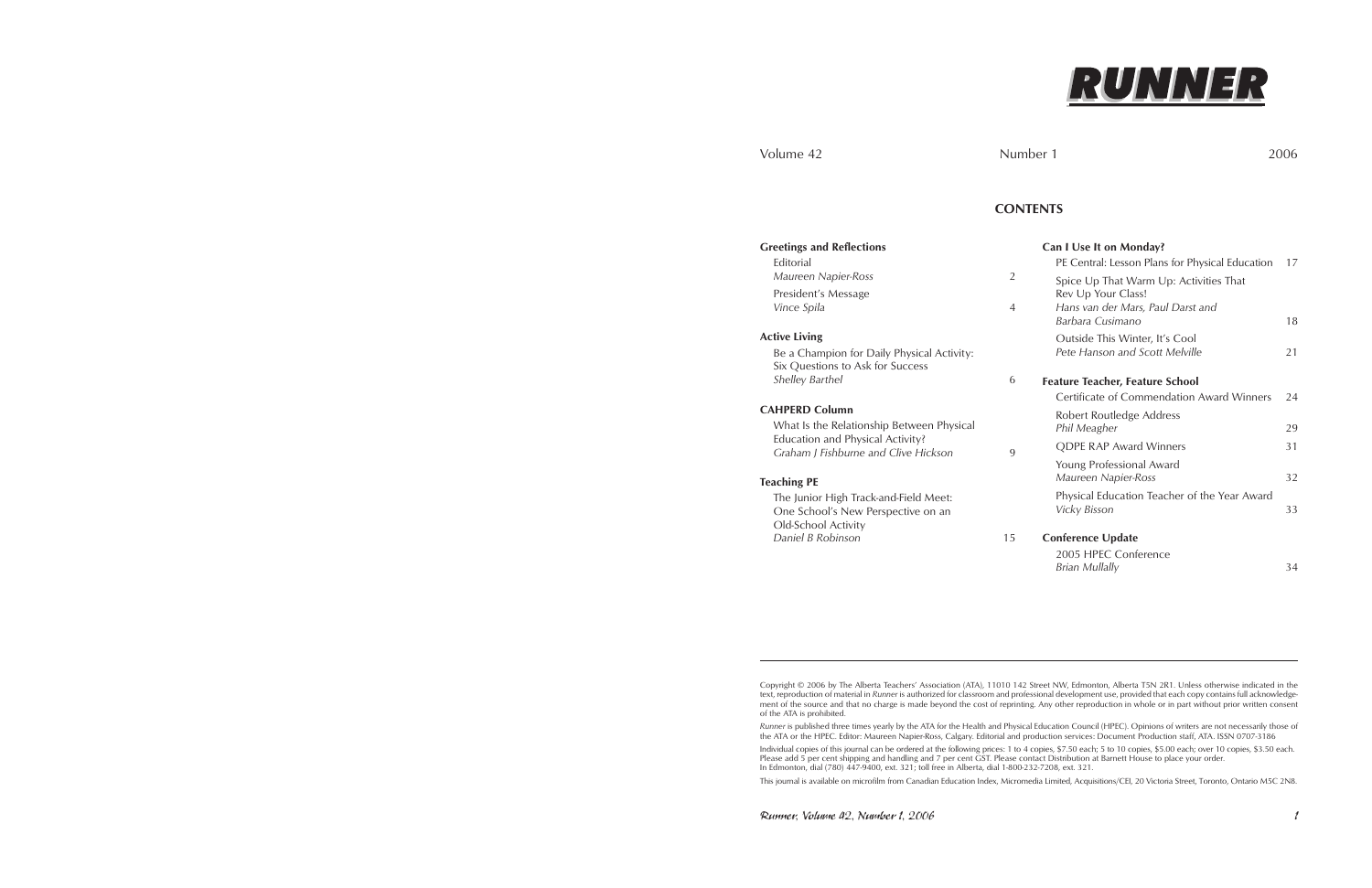C. Cirectings and Reflections

# **Editorial**

## *Maureen Napier-Ross*

I am in an interesting position right now. I don't teach in a school anymore. My physical education class has only three children in it: a kind-hearted, energetic, Barbie-loving, playground-loving six-year-old daughter; an energetic, intelligent, train-loving and challenging threeand-a-half year old son; and a keen, happy-with-anything and active one-year-old baby boy. I also consider myself a teacher to my weekend-warrior husband, who lives and breathes his work, enabling me to stay at home and raise our children. My house is childproofed, we eat relatively healthy six days of the week and we try to hit the recreation centre at least once a week. I am constantly aware of modelling an active and healthy lifestyle to these four impressionable sponges, and yet some days I see what a battle I am fighting! We strive for balance everyday, but on a few days it is a lost cause.

Yet, I continue to plug away, not only because it is my nature to want to be the best parent and role model for my children but also because I am still involved with HPEC. My dear husband often asks me why I still volunteer—after all, I could be learning how to make sushi or how to plant a garden that Martha Stewart would envy. I did leave for a brief period when I was pregnant with Samuel, but now that he's here and thriving, and my sleep patterns have returned to semi-normal, I feel quite comfortable slipping back into the role of editor of *Runner*.

So, why come back to HPEC? I get to work with a talented group of teachers who survive and thrive in the gym, the field, the pools and beyond. Every month, I meet with teachers who are working on the 2006

*Runner* is a professional journal for physical education teachers in Alberta. Submissions are requested that have a classroom, rather than a scholarly, focus. They may include

conference, to be hosted in Calgary, and I see how passionate they are about physical education. Almost everyday, I correspond with someone who is on the frontlines with our students, teaching them the benefits and the joys of physical education. I get to live vicariously through the energy of these educators and feed off their enthusiasm for teaching the importance of an active lifestyle.

Besides, being on the sidelines as a parent is not as much fun as I thought it would be. I am constantly advocating for quality physical education in our schools, and lately it's become personal—my daughter Emma is now in school. She has a phenomenal teacher and I want to make sure that he and the rest of the teachers have all the resources, equipment and inservices they need to teach the message of healthy, active living. I'm not afraid to speak up at our school council meetings because I know that HPEC stands behind what I am saying as a parent, as well as what I believed and did when I was a teacher. I am concerned about where our education funding is allocated, especially now that daily physical activity (DPA) has been implemented in our schools. I haven't heard much from our government lately about DPA, so it is my hope that schools have embraced the new initiative and have already spent the money on resources and teacher training.

Let's see what is happening in your school! I am interested in what you did with your DPA funding. Write to me at mnapierross@shaw.ca and let me know how DPA dollars were spent or are going to be spent by the end of the school year. Every school jurisdiction

Be a Runner Contributor

- personal explorations of significant classroom experiences;
- descriptions of innovative classroom and school practices;
- reviews or evaluations of instructional and curricular methods, programs or materials; and
- discussions of trends, issues or policies.

Manuscripts on other themes will also be considered for publication.

Manuscripts may be up to 2,500 words long. References to works cited should appear in full in a list at the end of the article. Photographs, line drawings and diagrams are welcome. To ensure quality reproduction, photographs should be clear and have good contrast, and drawings should be the originals. A caption and photo credit should accompany each photograph. The contributor is responsible for obtaining releases for use of photographs and written parental permission for works by students under 18 years of age.

Manuscripts should be submitted in duplicate, typed double spaced. Please include an electronic copy or a disk labelled with program identification and the name of the contributor. A cover page should include the contributor's name, professional position, address, and phone and fax numbers. The Copyright Transfer Agreement should be completed and attached to manuscripts. Disks will not be returned.

Contributions are reviewed by the editor, who reserves the right to edit for clarity and space. Send manuscripts for future issues to Wayne Meadows at wayne.meadows@cssd.ab.ca.

# **Copyright Transfer Agreement**

I/we, , the author(s), transfer copyright of the manuscript

entitled to the Health and Physical Education Council of The Alberta Teachers' Association, in consideration of publication. This transfer shall become effective if and when the manuscript is accepted for publication, thereby granting the Health and Physical Education Council the right to authorize republication, representation and distribution of the original and derivative material. I/we further certify that the manuscript under consideration has not been previously published and is my/our own original piece. I/we understand that the work may be edited for publication.

signature(s) date

/

- 
- 

Address

Phone  $\Box$ 

Two-sentence biographical note about the author(s): \_\_\_\_\_\_\_\_\_\_\_\_\_\_\_\_\_\_\_\_\_\_\_\_\_\_\_\_\_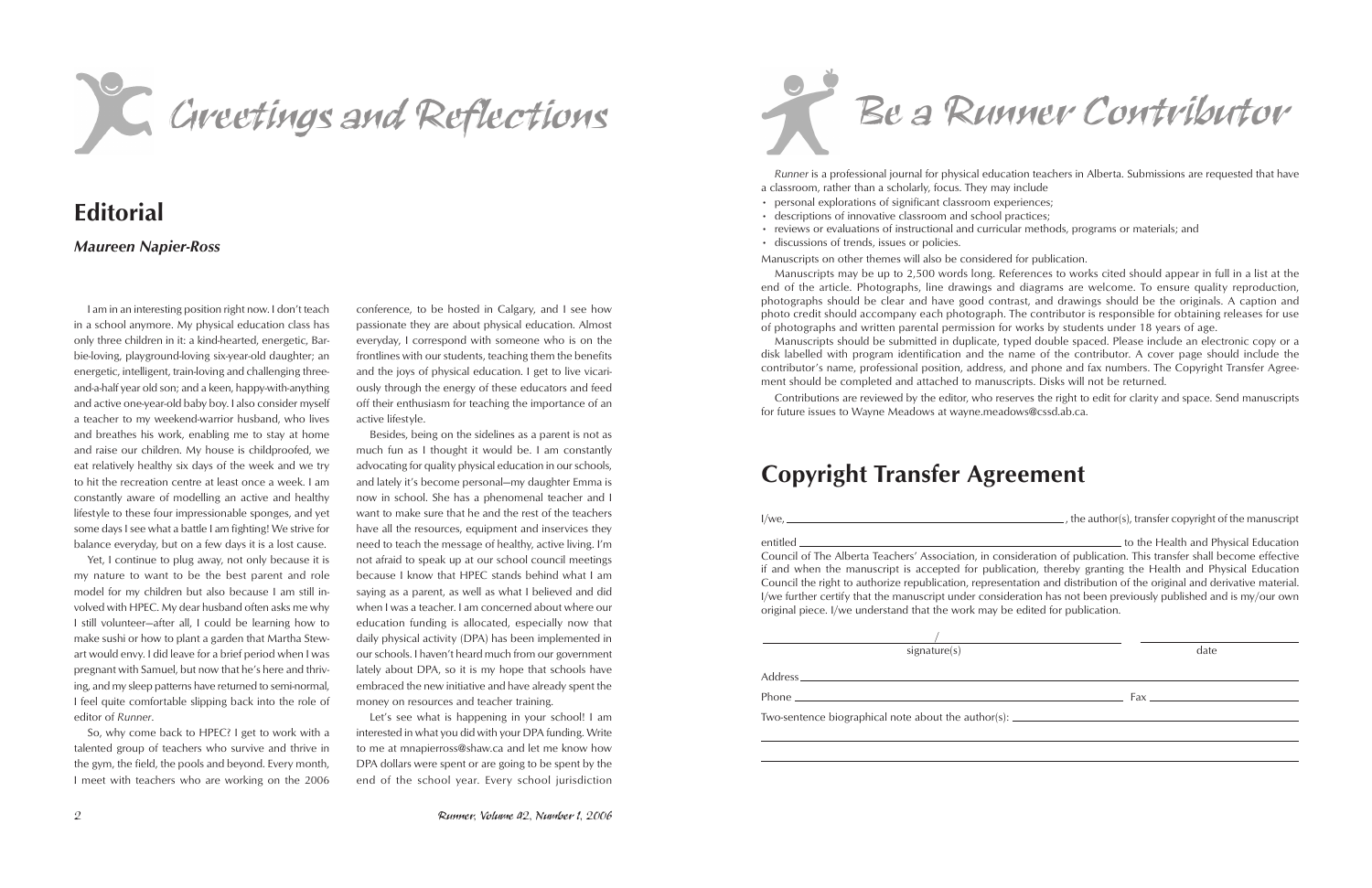

# **2005 HPEC Conference**

*Brian Mullally*

The 2005 HPEC conference, held in Fort McMurray from May 12–14, was a tremendous success. Over 350 delegates gathered from around the province to listen to words of inspiration from keynote speaker Silken Laumann and to participate in more than 80 sessions presented by physical education experts from all corners of Alberta.

The active living sessions (including a golf tournament, a canoe trip and dodge ball) and the afternoon trip to see the oil sands were well-received. Delegates rounded out their "True North, Strong and Fit" experience with a Polynesian social and with comedy from stand-up comic Gerry Dee, a former physical education teacher. Thanks to everyone who ventured up to Fort McMurray to experience northern hospitality at its best!

TRUE NORTH, STRONG AND FIT!



**FORT McMURRAY, AB** MAY 12-14



*Silken Laumann with the three conference cochairs: L–r: Doug Nish, Silken Laumann, Brian Mullally and Michael Chaisson (photo courtesty of Brenda Bower)*





education teachers. Perhaps if the provincial government sees how our spending positively influenced teaching and learning in physical education, it might allocate more funding to our health and physical education departments in the near future.

Have a wonderful winter! I will see everyone at the 2006 conference in Calgary!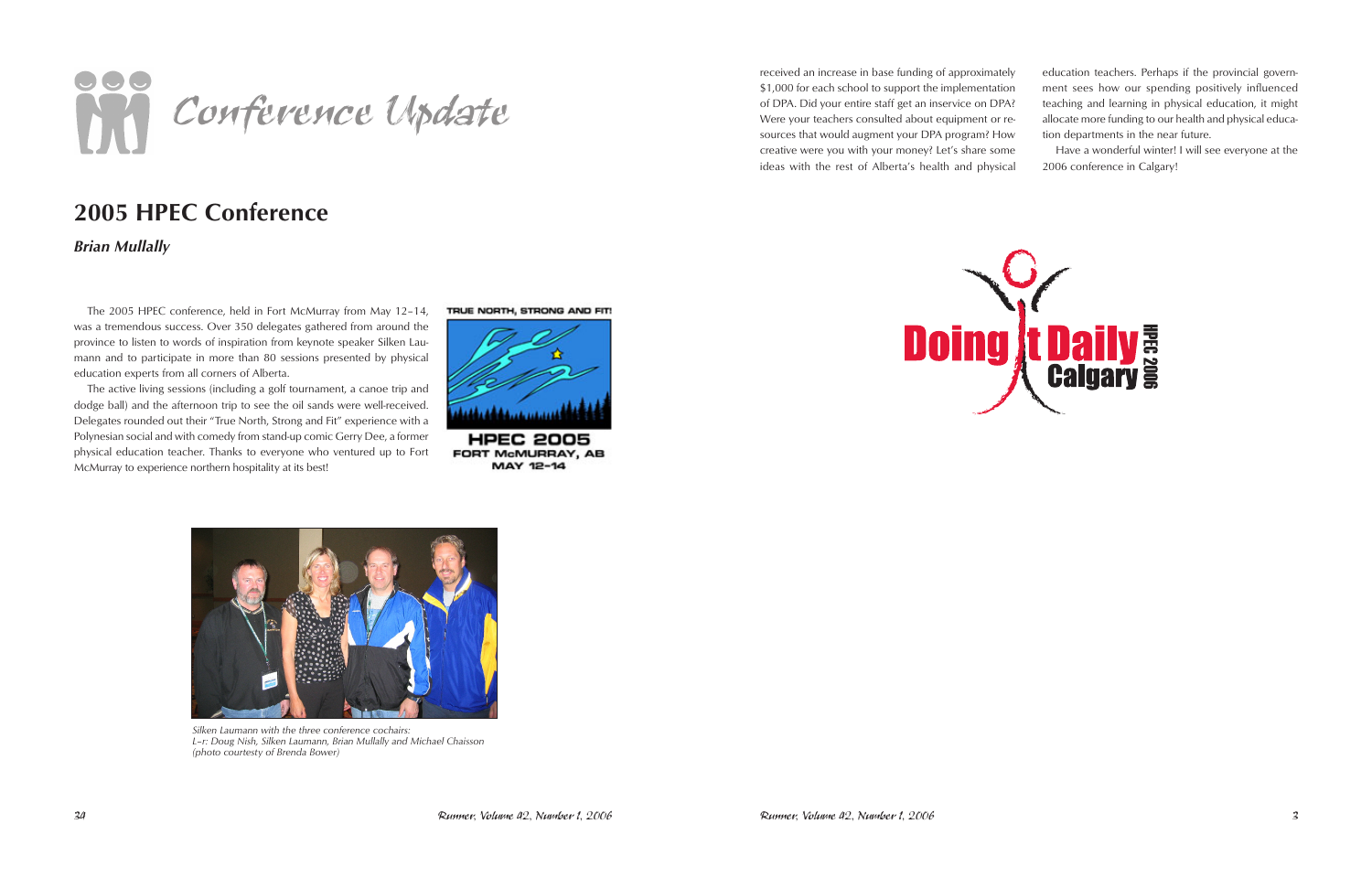# **President's Message**

## *Vince Spila*

When I graduated from the University of Alberta, I began my search for a job in the teaching profession. I was hired on at Assumption Junior Senior High School in the town of Grand Centre (now called the city of Cold Lake) to take over for the physical education teacher who became principal at the same school. I thought, "Great. I'll teach here for two or three years, get my certification and then move on to bigger and better places." Well, 17 years later, I am still at Assumption Junior Senior High School. I fell in love with the staff, students, school and community. Over the years, I have taught physical education to Grades 7–12, junior high health, career and life management (CALM) and religious studies, and started the band program. I have always had a passion for the outdoors, so when the opportunity to have an outdoor education class came up, I was ecstatic. Over the years, I have organized, implemented and participated in numerous outdoor education camping trips, ski trips to the local hill and to the mountains, an annual canoe trip with the physical education 20 class, mountain and road cycling trips in the mountains with the physical education 10 class, and rafting and climbing trips with the physical education 30 class. One of the highlights came early on when I decided to rock climb at our school. Well, facilities were few in small-town Alberta, so I convinced some of my staff to help me build a climbing wall in our school. It was a great experience and the wall is well-used to this day. My job description changed slightly over the past few years; I still teach high school physical education (10, 20 and 30), but I am also the half-time guidance counsellor.

I am honoured to be your HPEC president this year and I am looking forward to working with the executive. According to the HPEC handbook, HPEC "advocates for quality Health and Physical Education programs and provides opportunities for professional growth and development of its members. HPEC is committed to providing leadership in creating healthy active school communities." As president, I am committed to the objectives of this council, which are to

- improve curriculum and instruction in health and physical education through increased knowledge and understanding;
- develop, study and propose professional resources and responses to health and physical education issues;
- provide opportunities for teachers to improve professional practice;
- promote the importance of health and physical education programs within the school community;
- liaise with other organizations that seek to promote healthy, active lifestyles within school communities; and
- further the continuous development and evaluation of standards and guidelines within the profession for personnel, programs and facilities in health and physical education.

HPEC plays a vital role in the implementation of daily physical activity (DPA). We are here to support teachers in any way that we can. Our 11 district representatives throughout the province support DPA programs by hosting drive-in workshops and presenting numerous sessions locally and at conventions and conferences.

HPEC also works with the regional consortia, the convention associations and local professional development committees to ensure that teachers across the province are getting the information and training required to implement DPA. HPEC supports teachers in other ways as well, such as the Schools Come Alive project, Ever Active Schools, the *Active* newsletter, the *Runner* journal and the annual HPEC conference.

How will DPA transpire at your school? Will you be able to support a minimum of 30 minutes of continuous activity? Will you have to juggle classes around and be creative? This mandatory implementation could not have come at a better time. This summer, Statistics Canada released results from its first comprehensive

# **Physical Education Teacher of the Year Award**

## *Vicky Bisson*

The call for nominations for the 2005/06 Physical Education Teacher of the Year Award has gone out. Once again, the Canadian Association for Health, Physical Education, Recreation and Dance (CAHPERD) requires your assistance in promoting the award in your province. We would like as many nominations as possible in every province to recognize the outstanding achievement of our physical education teachers, and we need your support to do so. Last year we had a great response and received numerous nominations from across the country. To help get the word out, put information about the more information about the award on our website, www.cahperd.ca/eng/awards/peteacher.cfm. Please note, the application deadline for the award has been moved to March 15, 2006. Because there is no national conference in 2006, the three national finalists will receive free travel, accommodation and registration to the 2007 conference in Moncton, New Brunswick. You will find attached both the English and French call for nominations flyer. I encourage you to distribute the flyer within your networks. Feel free to contact me at vicky@cahperd.ca if you require any other information about the award.

award on your website, in your journals, in your newsletters and in conference delegate kits, and post or display it where it will reach teachers. You can find Thanks again for your support. Let's get those nominations in for our outstanding physical education teachers!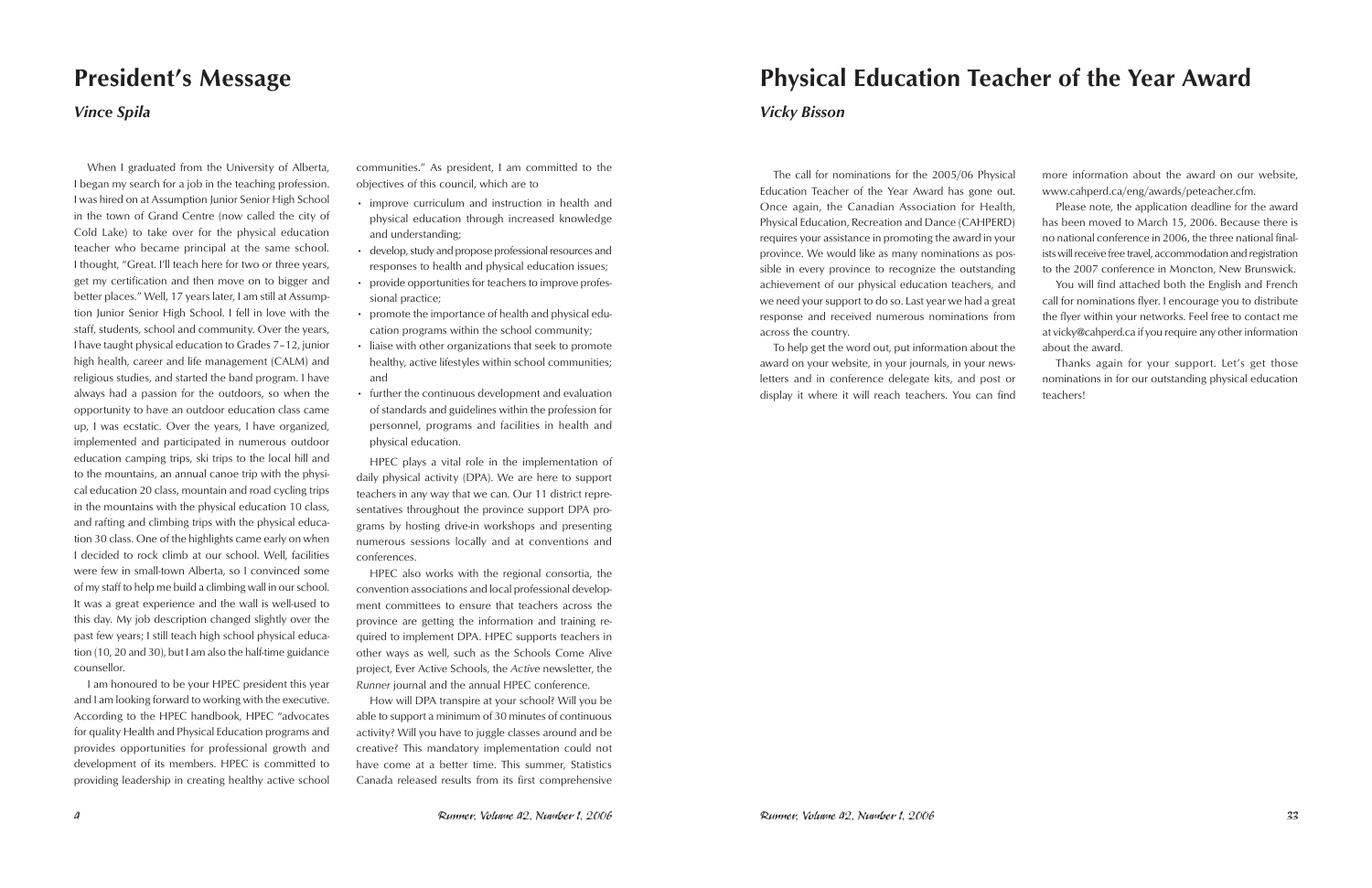# **Young Professional Award**

## *Maureen Napier-Ross*

Tammy Greidanus has had many different careers and experiences in the health and physical education field.

For 10 years she has been a professional figure skating coach with the Figure 8 skating club, drawing on her knowledge of inclusion and making activities fun, learned through her university education. Her students love her. She organizes and choreographs carnivals and theme days, and has been instrumental in gathering resources and teaching aids to help make the learning experience fun and rewarding.

Recently retired from 10 years of performing, Tammy continues to be a member of the Cheremosh Ukrainian Dance Ensemble. During this time she has held various volunteer board positions, including promotions director and vice-president. She is also involved in organizing and promoting their upcoming tour of Western Canada and Western USA. This experience has enabled her to help share her culture and love of dance with thousands of spectators worldwide.

After completing her diploma in accounting at the Northern Alberta Institute of Technology, Tammy attended the University of Alberta, where she earned a bachelor of physical education with a concentration in the socio-managerial aspects of sport and leisure.

Though currently on maternity leave, she has worked for the Alberta Association for Recreation, Family and Sport (FunTeam Alberta) for six years.

As the executive director of FunTeam Alberta, Tammy has helped facilitate low cost, family-oriented sport throughout Alberta. One of her most recent and successful undertakings with FunTeam Alberta is the Ultimate Recreation and Sport Initiative (U R IT!) program she developed. In this program, high school volunteers become youth leaders in junior high and elementary schools where they facilitate intramural activities during lunch and after school. The youth leaders attend a leader retreat where they learn valuable skills, such as safety, classroom control, developmental issues and, especially, making games fair and fun by using creative substitutions like rubber chickens instead of basketballs, crab walking instead of running and adding extra balls and pucks to games.

- HPEC believes that physical education plays a valued and vital role in providing a quality, balanced educa-
- HPEC believes that all students in Alberta schools in every grade should have the right and opportunity
- 

More recently while on maternity leave, Tammy has begun to work for the Strathcona County, running a Fit for Families program aimed at getting families to be active together. She will be extending the U R IT! training to the county to help prepare more youth leaders to run their own programs.

Through her work with FunTeam Alberta, Tammy is involved with the Alberta Sport, Recreation, Parks and Wildlife Foundation, and with the Alberta Recreation and Parks Association, developing joint programs, attending conferences and continuously sharing ideas and resources.

Congratulations, Tammy. Your work with physical activity and recreation is to be commended and emulated.

nutrition survey in 30 years. A quarter century ago, only 3 per cent of Canadian children were obese. In the past generation that number has more than doubled to 8 per cent, or half a million children aged 12–17. In total, just over a quarter of all children in this age group are overweight. The following is from HPEC's draft handbook *Guiding Principals and Statement of Beliefs*: tion for all children and youth in Alberta schools.

This is an exciting time to be involved in physical education. First of all, 2005 was declared the International Year of Sport and Physical Education by the United Nations. This was a chance to showcase physical education programs and be a part of history. To help celebrate the year, the Canadian Association for Health, Physical Education, Recreation and Dance (CAHPERD) launched a campaign called "Keep the Physical in Education," which consisted of exciting events, programs and initiatives. Second, this September was the 25th anniversary of the Terry Fox Run in support of cancer research. Third, the mandatory implementation of DPA took place in September for Grades 1–9 and will take place in 2006 for Grades 10–12. to experience sustained, vigorous physical activity and to participate in quality daily physical education programs. This is a great time to develop and sustain a quality daily physical education program in your school. Finally, 2005 was Alberta's 100th birthday. What better way to have celebrated the centennial than by celebrating and implementing quality, daily physical education programs in our schools, and by making it HPEC's year to celebrate you, the health and physical educators of Alberta! be happy!

Happy birthday, Alberta! Be active, be healthy and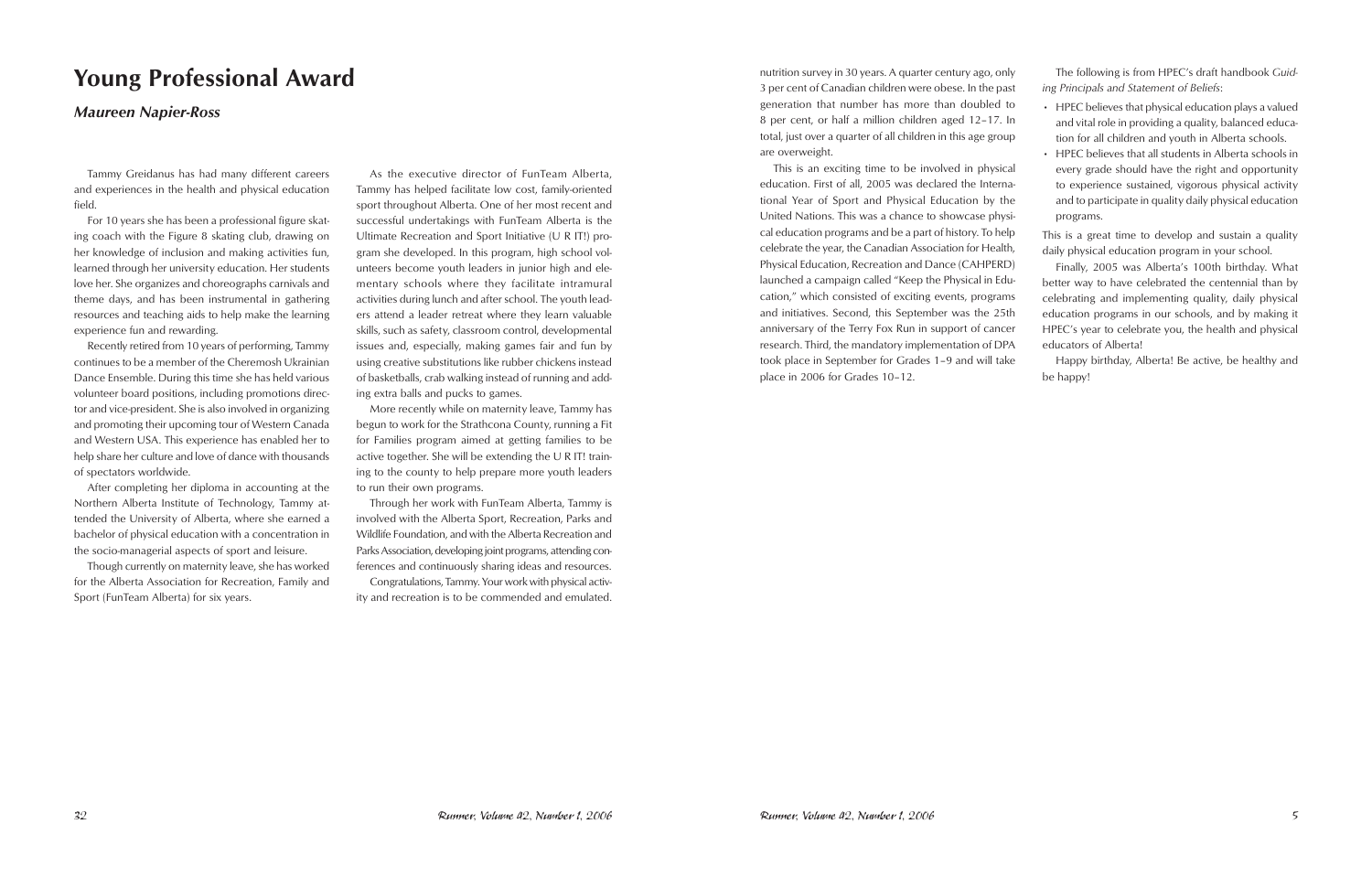

# **Be a Champion for Daily Physical Activity: Six Questions to Ask for Success**

*Shelley Barthel, Schools Come Alive*

Grades 1–9 students across the province are participating in a minimum of 30 minutes of physical activity every day. Alberta Education has mandated the implementation of daily physical activity (DPA) to address the increasing rates of obesity and physical inactivity among children and youth. HPEC, among others, has long advocated and continues to advocate for quality daily physical education (QDPE) programs for all students. So, why be a champion for DPA?

There is often confusion among professionals, the public and the media about the similarities and differences between physical activity and physical education. Graham Fishburne and Clive Hickson indicate in their article "What Is the Relationship Between Physical Education and Physical Activity?" (CAHPERD 2005) that "Often the terms [physical activity and physical education] are used interchangeably, however they are not the same. The implications of this have the potential to negatively impact the way physical education is viewed and delivered in Canada." Although it is possible to participate in physical activity without any meaningful physical education, that is, without student learning and assessment it is unlikely that students can have meaningful physical education without participating in physical activity.

Physical educators can promote DPA as a positive first step toward the implementation of QDPE. The six questions that follow are intended to increase awareness of the importance of

• engaging staff, students, parents and the community in a shared responsibility for the creation of healthy, active school communities; and

- developing the knowledge, skills and attitudes of students necessary to lead an active, healthy lifestyle (Alberta Education 2000).
- 1. When DPA is implemented effectively, what does it look like?

The widely accepted "backward design" teaching process (Wiggins and McTighe 1998) suggests starting with the end in mind when planning quality learning experiences. What is the end for your school community when it comes to the DPA initiative? What does quality implementation look like? Create a vision as a school community and jurisdiction. The vision can guide all future decisions and actions. DPA allows schools to reflect on how physical education classes are scheduled, who is teaching physical education classes and how to promote healthy, active lifestyles throughout the school community. If the vision includes QDPE as an integral part of a healthy, active school community, what positive steps can be taken toward that end?

2. How is your district spending the increase in base funding to support the implementation of DPA?

Alberta Education has provided a variety of resources to support the implementation of DPA. The *Daily Physical Activity School Handbook, Creating a Desire to Participate* awareness video, and posters of the health and life skills and physical education programs were sent to all Alberta schools in June 2005. At the start of the 2005/06 school year, every school jurisdiction received an increase in base funding of approximately \$1,000 per school to support the implementation of DPA.

# **QDPE RAP Award Winners**

physical education programs based on the criteria identified in the RAP application form. Any Canadian K–12 school can apply for either of the RAP awards.

## **Elementary/Junior High School Recognition Award**

#### **Diamond Award**

The Quality Daily Physical Education (QDPE) Recognition Award Program (RAP) identifies, recognizes and encourages excellence in school physical education programs. Schools that are committed to the QDPE philosophy and who meet the official QDPE standards and criteria are eligible for this prestigious award. RAP winning schools receive national recognition for their QDPE programs and earn the official title of QDPE School or QPE (Quality Physical Education) School. In addition, all QDPE and QPE schools will receive an award banner, a letter from the Prime Minister of Canada, and a free, one-year CAHPERD membership. The QDPE RAP requires schools to assess their each week and meet all of the criteria set out in the award application form. **Gold Award** The Gold Award recognizes the same level of quality programs as the Diamond and Platinum Award, but students receive less than the CAHPERD-recommended physical education class time (150 minutes per week). Gold Award schools provide a minimum of 100 minutes, three times a week for the entire school year and meet all of the criteria set out in the award application form. The Gold Award is considered a stepping stone to the Platinum and Diamond Award.

The Diamond Award is the highest QDPE award presented to schools. Diamond Award schools provide all students with an exceptional program of physical education instruction every day of the school week for the entire school year. Diamond Award schools provide a minimum of 150 minutes of class instruction each week and meet all of the criteria set out in the award

## **Secondary School Award**

application form. **Platinum Award** The Platinum Award is presented to schools that provide all students with a well-planned program of physical education instruction three or four times a week for the entire school year. Platinum Award schools provide a minimum of 150 minutes of class instruction This year, 223 Alberta schools received a Platinum, Diamond or Gold Award. These award-winning schools may be just around the corner from your own. If you would like more information on implementing QDPE programs, contact one of the physical education teachers from an award-winning school, Schools Come Alive, HPEC President Vince Spila or your Alberta CAHPERD representative, Wayne Meadows. You may be surprised at how easy it is to implement this program.

The Secondary School Award has been developed to address the curricular and scheduling requirements at the secondary school level. This award is presented to schools that offer compulsory physical education courses that are exceptional and enhanced by intramural activities. Schools must meet their provincial curriculum for physical education, as well as the criteria established by CAHPERD.

The RAP application provides detailed information on award criteria, applications fees, prizes and other important information.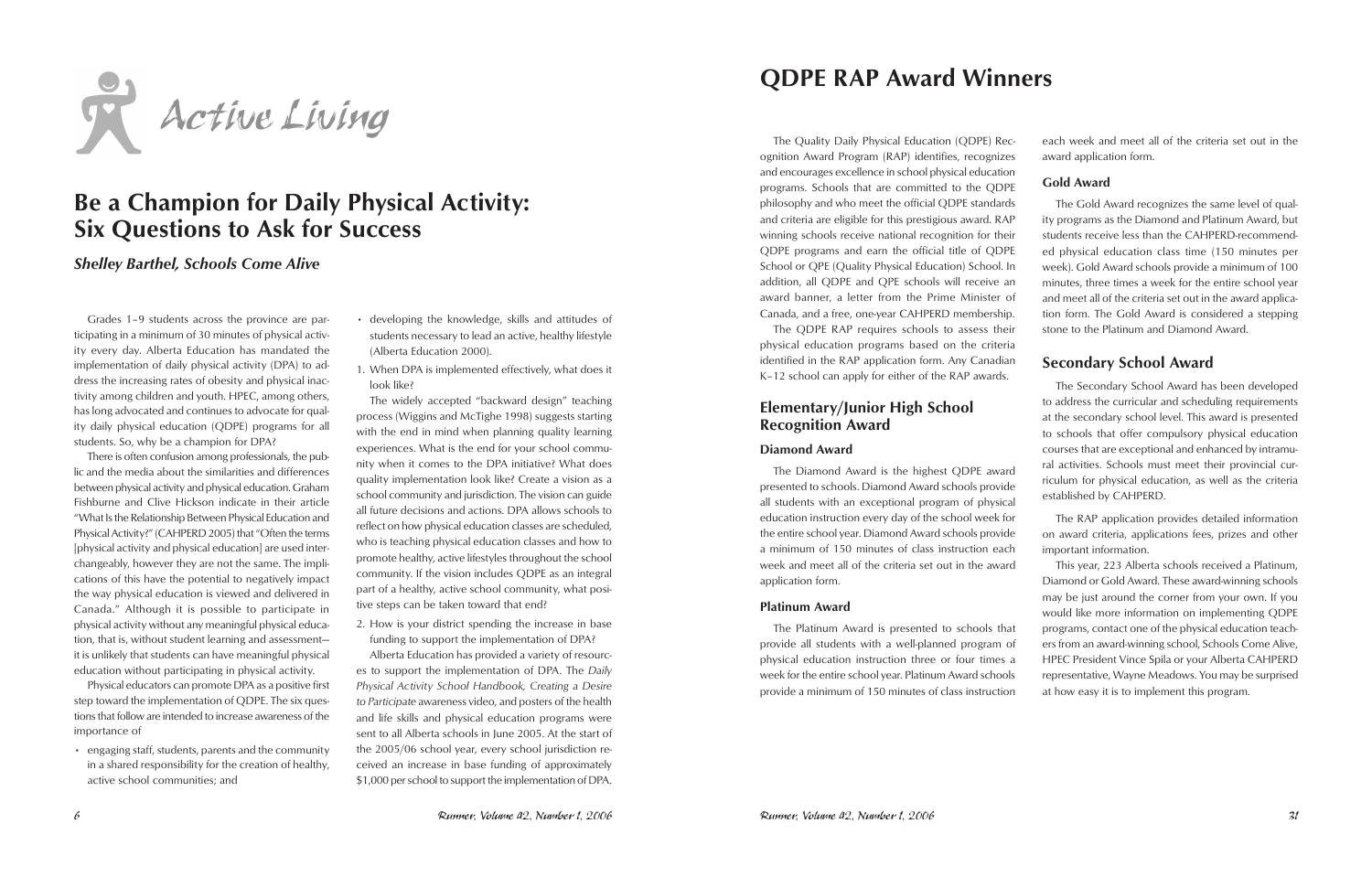needs some type of constant, something they know they can turn to after a hard day. This can be anything from a companion or friend to a hobby or activity.

It has been said that in order to lead people you need to be appropriately afraid. If any of you have ever stood at the starting line of a marathon and known that your training was not what it should have been, then you understand what it means to be appropriately afraid. When I took those boys winter camping in 1989, I learned what it was like to be appropriately afraid. Good physical education teachers have all had this happen at one time or another—it comes with the profession.

Running has also taught me to be a risk taker. You hear about the importance of pacing and staying within your heart rate, and these things do have their place. However, when you are defending your title in a marathon and you realize that you have to go at the same pace as the leaders or stay within striking distance, you have to risk that your body can handle the pace. Good physical education teachers take risks every day when they get students to do an activity that might end in an injury, such as wrestling or floor hockey—sports in which you never know what might happen. During my career as a high school wrestling coach, we had five broken bones and two dislocations—shoulder and hip. Floor hockey produced 323 stitches from various games. Those students wore each of those stitches like a badge of honour.

Here, then, are my 10 ways to be the best you can be and to experience the best the world has to give back:

- Have a best friend (mine is Sherri, my wife of 20-plus years)
- Be appropriately afraid (it helps)
- Reflect every day
- Dream (dream big)
- Steal ideas (go to the HPEC conference every year)
- Be innovative (be the first to try something)
- Never be afraid to change
- If you have suffered in life, use it as a springboard, not an excuse
- Be a risk-taker
- Always have control of the things you do (be your own boss)
- Trust others by first trusting yourself
- Choose to be happy, not necessarily right (this is the secret behind a great marriage)
- Always forgive
- Remember that you are the leader, and great leaders make habits of doing things that others do not like to do

Yes, I know there are 14 items on this list, not 10. But remember, I'm in administration now—physical educators would never lose count!

Thanks for having me, and, again, I am honoured to be asked to do this address. Have a great HPEC conference here in Fort McMurray.

Jurisdictions have chosen to use the annualized funding in a variety of ways, including allocating \$1,000 to each school, dividing the funds among schools based on student population, offering release time for teachers to attend professional development opportunities, and purchasing equipment for classrooms to promote varied and inclusive physical activities. Is your district's use of the increase in funding meeting the needs of your school and the schools within your jurisdiction? What changes, if any, need to be made to the funding structure for future years? 3. How is your district offering professional development opportunities? As a result of the implementation of the DPA initiadelivery of DPA opportunities to attend the conference. To register, visit www.hpec.ab.ca/hpec2006. 4. How does your school community promote healthy active lifestyles? A guiding principle of the DPA initiative states that schools have the responsibility of creating and nurturing a learning environment for students that supports the development of a lifelong habit of daily physical activity and a healthy lifestyle (Alberta Education 2005). When students leave physical education and health classes, how does the school environment support the information they have learned? Schools that adopt a comprehensive approach to creating a healthy, active school environment have been successful at improving children's diets and decreasing the number of overweight children by 59 per cent and the number of obese children by 72 per cent (Veugelers and Fitzgerald 2005). These schools have scheduled more physical education, offered healthy lunches, eliminated the sale of soft drinks, provided health and nutrition education, involved parents and community members in school activities and offered training for staff. In Alberta, a number of school jurisdictions have partnered with health regions to create healthy, active school environments. Ever Active Schools is the provincial program designed to foster social and physical environments that support healthy, active lifestyles. Visit www.everactive. org or call (780) 454-4745 to learn more.

tive, a growing number of teachers are accountable for leading students in physical activity opportunities. Do the teachers in your school and jurisdiction have access to the support and resources they need to ensure that all students participate and engage in quality physical activity? Whether the format is sharing ideas at staff meetings, facilitating a mentorship program or attending a workshop, professional development allows for learning, sharing and collaboration to positively influence student learning. The Alberta Regional Professional Development Consortium (ARPDC) in collaboration with Schools Come Alive is offering professional development opportunities throughout the province. Every jurisdiction can access one free day of professional development from Schools Come Alive during the 2005/06 school year. The executive director of each regional consortium informed their districts about this opportunity earlier this year, including supplying them with a description of and request forms for the workshops offered. Some jurisdictions have chosen to offer a Schools Come Alive workshop on a district professional development day and others have invited Schools Come Alive to attend planning meetings with a lead teacher from each school to share resources. It's not too late to request a district day from Schools Come Alive—complete the request form, call (780) 454-4745 or visit www.schoolscomealive.org. Each of the six regional consortia in the province is offering professional development opportunities to support the implementation of DPA. Visit www.arpdc.ab.ca to learn more. The 2006 HPEC conference is being held in Calgary on May 4–6 at Mount Royal College. Encourage staff involved in the 5. How effective is the implementation of DPA in your school and how do you know? Starting with the end in mind allows schools to create a vision—a target for what the effective implementation of DPA and QDPE will look like. When the target has been hit, what evidence will there be for students, staff and community members of the effect of DPA and QDPE? Although Alberta Education will complete an evaluation of the DPA initiative in a few selected schools from across the province, school jurisdictions are accountable for monitoring the implementation of DPA and ensuring that all students are active every day. Evidence that schools may choose to collect to measure the effect of DPA and QDPE include tracking levels of absenteeism of both staff and students, tracking the number of times students are sent to the office for inappropriate behaviour, and monitoring the number and types of students participating in intramural programs.

- 
-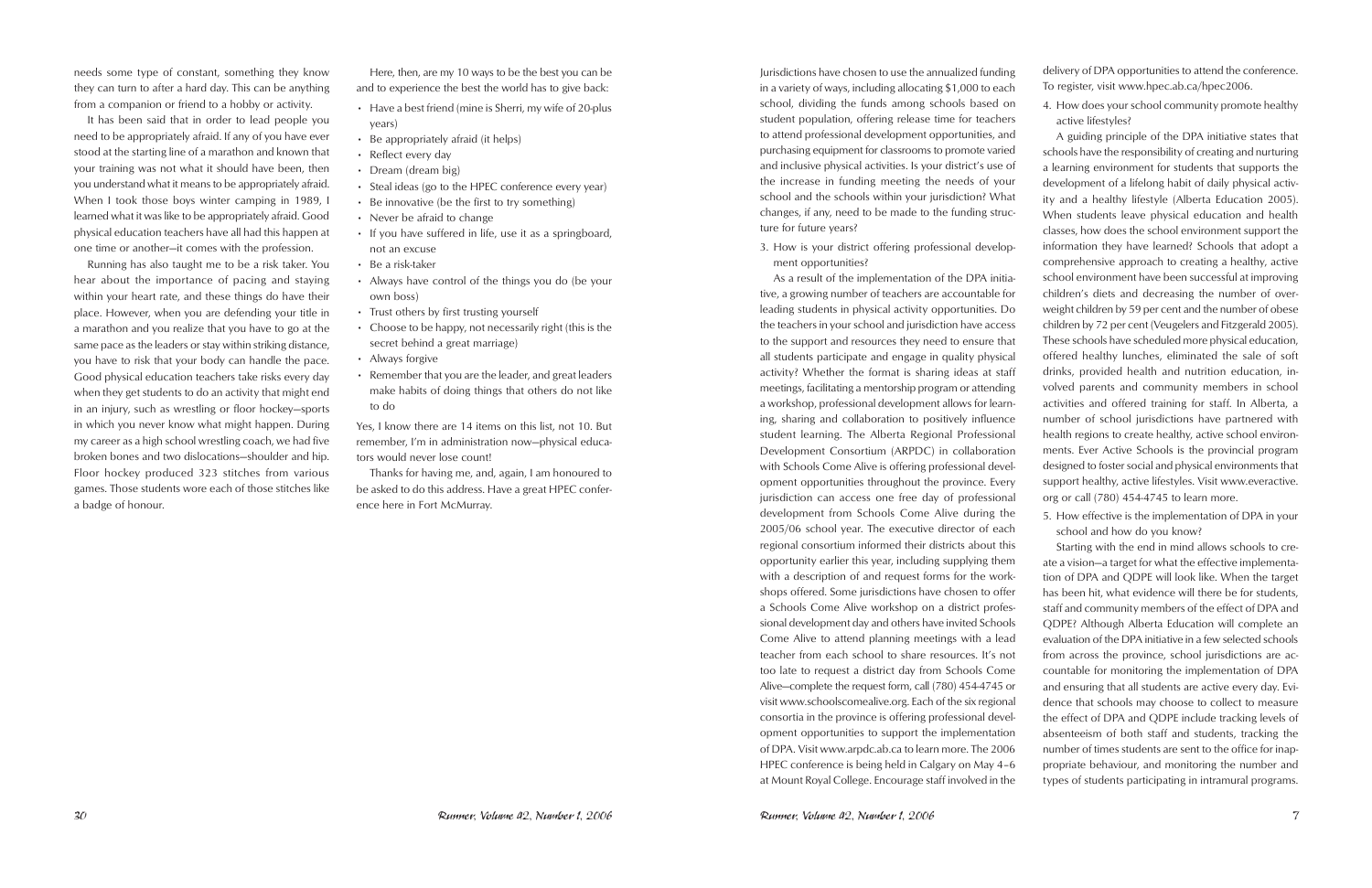6. How are you communicating your work and success?

An important step in moving toward having QDPE as an integral part of a healthy, active school community is communicating your school's work with a variety of stakeholders. It's important to educate staff, students, parents, community members, local officials and the media about your school's vision and direction. Profiling your experiences in the community, at the district level and in the media will allow more stakeholders to understand the importance of QDPE and advocate for the creation of healthy, active school communities. Consider submitting an article detailing your school's experience to local, provincial and national publications, and inviting stakeholders to be a part of your school's activities.

The mandate of a minimum of 30 minutes of daily physical activity can assist moving your school toward having QDPE as an integral part of a healthy, active school community. Asking these six questions will

allow your school to create a vision beyond DPA, be aware of and access available support, evaluate the process and communicate its experience, all of which are crucial in addressing childhood obesity and physical inactivity.

#### **References**

- Alberta Education. 2005. *Daily Physical Activity School Handbook.*  Edmonton, Alta: Alberta Education.
- Alberta Learning. 2000. *Kindergarten to Grade 12 Physical Education Program of Studies.* Edmonton, Alta: Alberta Learning.
- Fishburne G, and C Hickson. 2005. "What Is the Relationship Between Physical Education and Physical Activity?" Canadian Association for Health Physical Education Recreation and Dance (CAHPERD). www.cahperd.ca/eng/advocacy/tools/documents/ PE\_PAenglish\_bw.pdf (accessed 2006 01 10).
- Veugelers P J, and A L Fitzgerald. 2005. "Effectiveness of School Programs in the Prevention of Childhood Obesity." *American Journal of Public Health* 95: 432–35.
- Wiggins G, and J McTighe. 1998. *Understanding by Design.* Alexandria, Va: Association for Supervision and Curriculum Development.

# **Robert Routledge Address**

## *Phil Meagher*

Good morning and welcome to the "True North, Strong and Fit" conference. I was surprised and very much honoured when asked to do the Robert Routledge address. This is one of those once-in-a-lifetime honours I read a book last year called *The Other 90%* (Three 10 years, a Grade 2 Sunday school teacher for 21 years (that is about as far as my theology allows me to teach) and a competitive runner for the past 30 years. I was a physical education teacher for 12-and-a-half years, 11 of those at the high school level and the rest at a K–8 school. During those years, I coached every sport the school offered at one time or another—yes, even golf. If you've ever seen me golf, you would wonder how, but that's the beauty of school sports—sometimes you learn more than the students. I remember one of my students wanting to visit Nevada Bob's when we were in Lethbridge and I didn't even know that it was a golf store. My specialty was outdoor education, especially winter outdoor, and what a better place to teach it than in Fort McMurray. A few of my claims to fame as a physical education teacher and coach are working with Sonja Frank, a cross-country gold-medal winner who went on to become a great tri-athlete; coaching the provincial silver-medal–winning girls volleyball team; and surviving a winter camping trip at –37 degrees Celsius with a wind chill of –60 degrees Celsius with 33 outdoor education students. Their families had given us up for dead when Highway 63 was closed. All the boys wanted to stay another night, but the RCMP arrived with a bus that morning.

that allows one to celebrate a life that was so exciting and promising yet cut short by an evil act. If Robert Routledge was alive today, I am sure he would be celebrating the centennial along with us and participating in the Terry Fox Run. He would be heading up some initiatives that we have not even thought of, and perhaps the daily physical activity initiative would be celebrating its 25th anniversary instead of just getting off the ground. Yes, Robert Routledge's death was a great loss to everyone who knew him and to the millions of students who did not get the chance to benefit from his visions of and dreams for a healthier future. Rivers 2002), and there is a phrase in there that I put up on my office wall: "Give the world the best you have and the best will come back to you." The author of that book is Robert Cooper, a man who travelled the world and listened to many people along the way. However, the person he listened to most was his grandfather, who told him not to listen to people who put limits on you, but rather to dare to follow your dreams. Most of us in this room are physical education teachers or were at one time. What I have for you today are 10 ways you can give your best and be prepared for the best to come back to you. I have taken these from the experiences I have had as a runner and physical education teacher. My other life as a runner has been one of great mountain-peak and valley-low experiences. I owe a lot of my current success to running and what I have learned from both the highs and lows. First, running has been a constant in my life while

Please let me give you my background first. I am a father of five—three girls and two boys—and a husband of one! In just over a year, I will be a father of three teenage girls and I am really looking forward to that! I have been an educator for 22 years, a city councillor for other things have come and gone. I guess, being a child of the '60s and a product of the running boom in the '70s, it was meant to be. Like the hippies who refuse to give up their dreams and beliefs, I hang on to my running. I believe that every physical education teacher

*Phil Meagher is the principal of Fort McMurray Composite High School and a former district representative for the Athabasca district.*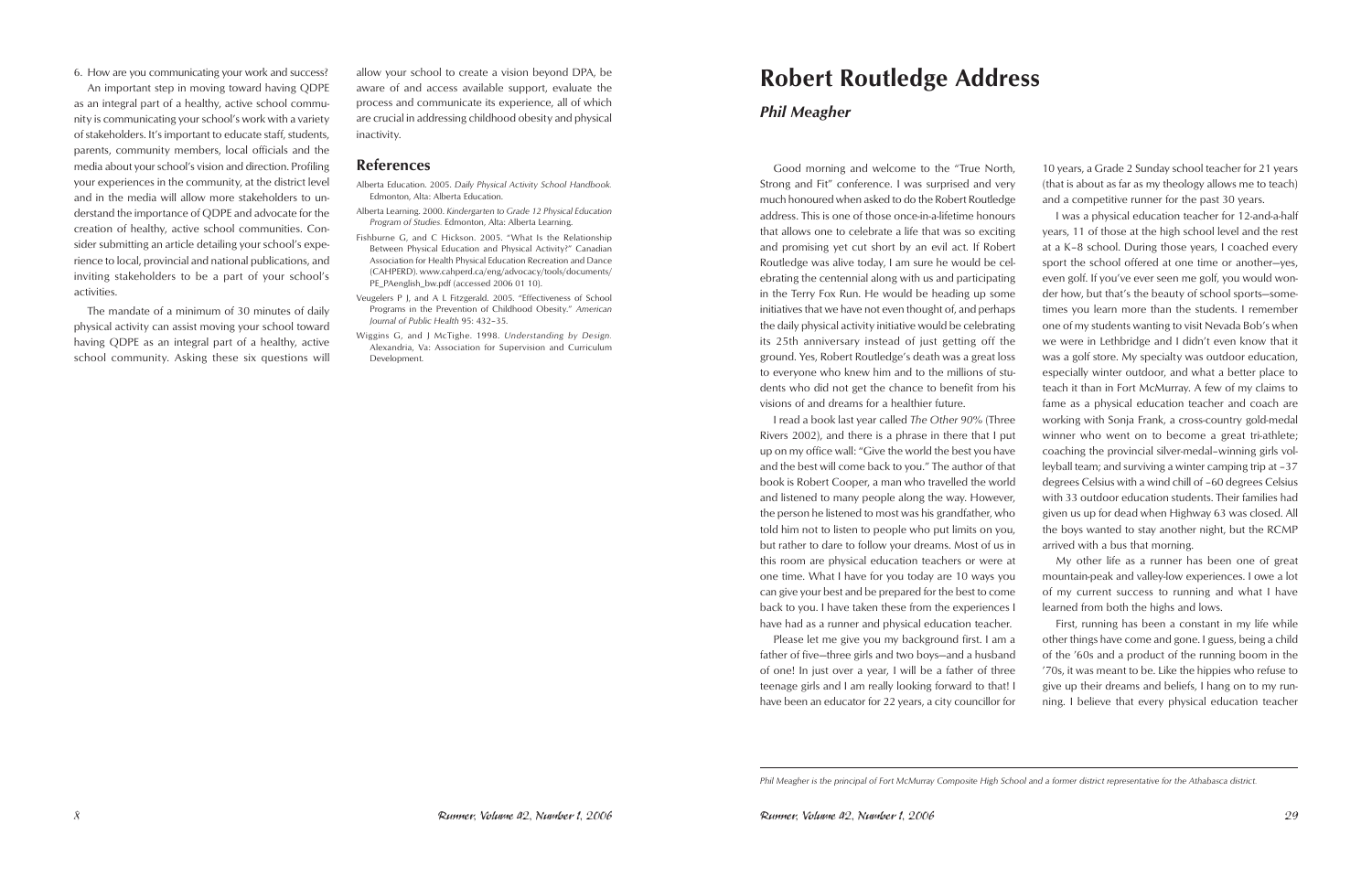Larry has been instrumental in the development of the Bonnyville Voyageurs football program in the Wheatland Football League. The success of this program can largely be attributable to Larry's work behind the scenes and as a coach. Larry also maintains the team's website, which includes game videos and results, and allows players and fans to stay up to date.

In addition to coaching football and wrestling, Larry is coaching basketball and throwing events in track and field. He has also been a successful volleyball coach and has led his players to provincial championships.

Larry has improved and maintained his school's physical education program by promoting school– community-use agreements. Larry is a wonderful teacher who is a great role model to his students. He is true to what he believes in and has incredible strength of character. Staff and students also enjoy Larry's sense of humour and fun nature. Larry is a wonderful husband, father, colleague, teacher and mentor, and he is most deserving of this recognition. Way to go, Larry!

## **South East**

### **Sue Feeney (Medicine Hat High School, Medicine Hat)**

Sue Feeney is the physical education department leader and athletic director at Medicine Hat High School. Throughout Sue's teaching career, she has been a diligent and tireless worker, never knowing when it is time to say "no." In the last few years, Sue has been involved with student council and cross-country running, and has been a huge supporter of all the school's activities.

Sue has been instrumental in the development of the school's hockey and baseball academies, and new classes in sport and nutrition, and CPR. She has also coordinated the implementation of first aid workshops for all of the Grade 10 students. In Sue's role as department leader, she has organized many athlete orientation evenings and athletic awards banquets. Sue has also organized the ASAA South Zone cross-country running competitions.

Sue is an invaluable member of the Medicine Hat High School staff and the physical education department. Congratulations!

### **South West**

#### **Dee Dee Delbello (Catholic Central High School, Lethbridge)**

Dee Dee Delbello is an HPEC committee member who has been responsible for organizing physical education sessions for drive-in workshops and annual local ATA conferences. She has been significant in the development of her school and continues to be a member of the School Renovations Committee. As part of the organization, she helped lead the development of the health and wellness wing of the school. Dee Dee's knowledge of the curriculum and passion for health and fitness allowed the committee to put in place a first-class facility that is helping young athletes develop personal fitness.

The physical education program at this school has become an exceptional one due to Dee Dee's leadership. She developed a physical education program that meets all of the demands of the curriculum and of the future needs of kids.

Dee Dee was the first teacher south of Calgary to put in place a sports medicine program. She basically had to develop this course from scratch because very few schools offered the program.

Dee Dee's dedication, respect for students and passion for health, physical education and fitness have led her to be one of the best teachers in the province of Alberta.

### **Dean Hawkins (Dorothy Dalgliesh School, Picture Butte)**

Dean Hawkins is principal and a physical education teacher at Dorothy Dalgliesh School. He is an HPEC member and was a past conference chairman. He is the current district physical education facilitator and has organized two professional development sessions in the past year for the new DPA initiative.

Dean has coached basketball, soccer, volleyball and badminton for many years. His team won the 1A provincial championships in 1995 and the summer games in soccer in 2001.

Dean is always willing to do whatever he can to help students and teachers achieve their potential. He is a fun-loving and family-oriented guy who has a great passion for all sports and for seeing other people succeed.

The south west zone is proud to nominate both Dean and Dee Dee for a well-deserved Certificate of Commendation.



# **What Is the Relationship Between Physical Education and Physical Activity?**

*Graham J Fishburne and Clive Hickson*

## **The Benefits of Physical Education**

Quality physical education programs will enhance physical activity opportunities and benefit student health.

Many children and youth in Canada today lead inactive lifestyles and follow poor dietary eating habits. As a result, they put themselves at risk for many serious illnesses associated with physical inactivity, including diabetes and heart disease.

To help guard against these diseases and other illnesses associated with physical inactivity, it is essential that children and youth engage in active, healthy lifestyles. We need to ensure that Canadian children and youth develop the skills, knowledge and attitudes necessary for participating in active, healthy living. This is the role of school physical education. Children and youth need to be physically educated so they will be physically active throughout their lives.

There is often confusion among professionals in the field, as well as by media and the general public, regarding the similarities, differences and interplay between physical education and physical activity. Often the terms are used interchangeably; however, they are not the same. The implications of this have the potential to

negatively impact the way physical education is viewed and delivered in Canada. This resource was developed to identify the similarities and real differences between physical education and physical activity. It provides an understanding of why quality daily physical education should be experienced by all children in Canadian schools.

## **What Is a Physically Educated Person?**

The Canadian Association for Health, Physical Education, Recreation and Dance (CAHPERD) defines physically educated people as those who

- acquire skills to enable them to perform a variety of physical activities,
- acquire skills that help them to become physically fit,
- participate regularly in physical activity because it is enjoyable and exhilarating,
- understand and value physical activity,
- understand that physical activity can support selfexpression and provide for social interaction with others,

*Reprinted with permission from CAHPERD. Minor changes have been made to spelling and punctuation to fit ATA style. The full document is* 

*available as a PDF on the CAHPERD website, www.cahperd.ca.*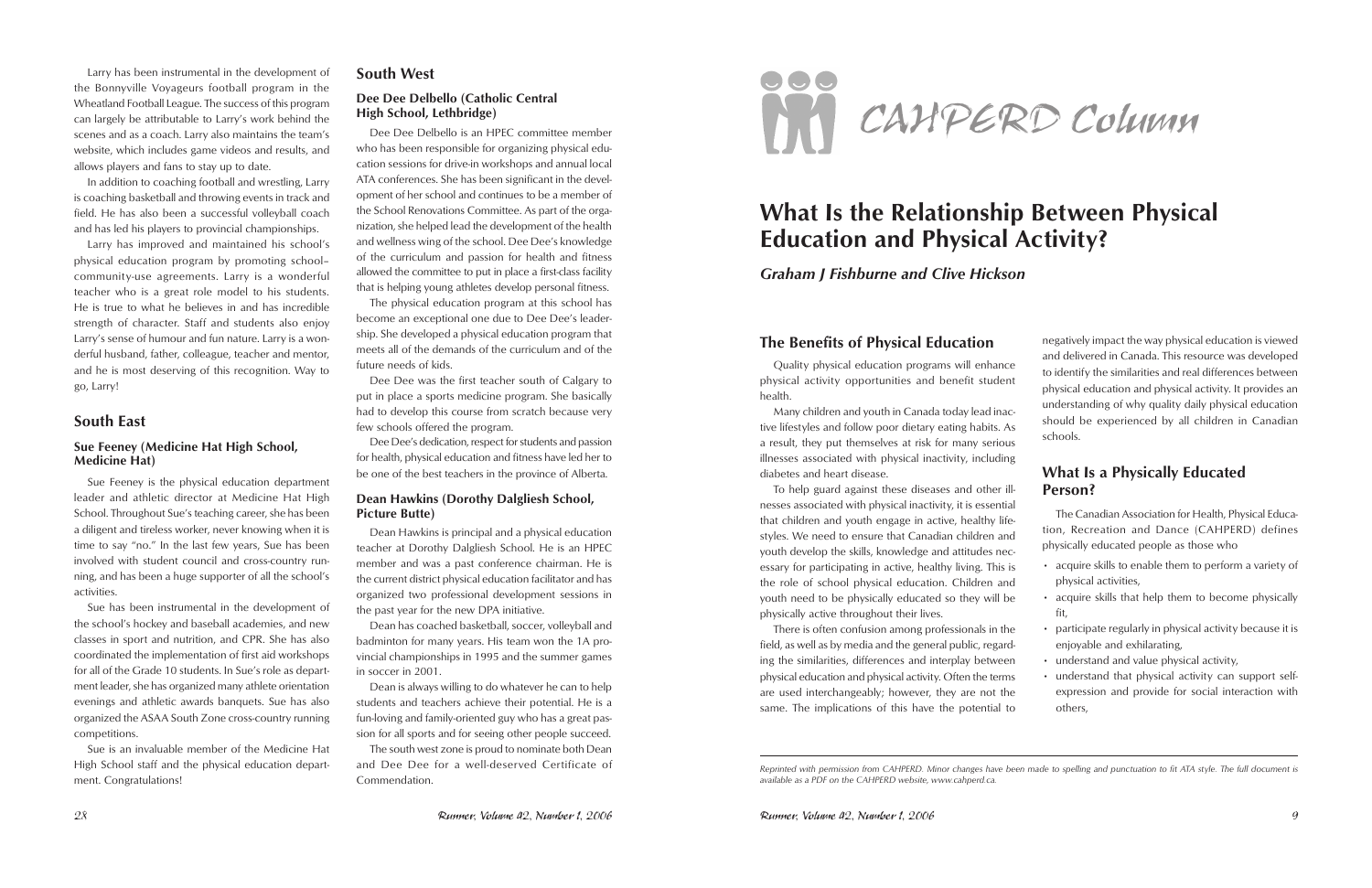- display responsible personal and social behaviour during physical activity and
- display an understanding of and a respect for all people during physical activity.

A physically educated person is a person who is physically literate. Similar to the need for children to become literate in mathematics and language, we also want children to develop physical literacy. These are people who have developed, through quality physical education experiences, a language of physical movement. They know how and why to move in a variety of ways, appreciate the importance of physical activity, and choose to regularly participate in physical activity endeavours.

## **How Do Students Become Physically Educated?**

In order to become a physically educated person, students need to experience

- developmentally appropriate physical education programs that are instructionally relevant for all children,
- instruction that incorporates effective teaching practices derived from research and teaching experiences,
- programs that promote the refinement and mastery of movement skills in order to develop a level of competency that can be used in a variety of physical activity settings,
- physical education programs that guide students to lead physically active lifestyles and
- success in physical activity experiences.

## **Physical Education**

#### **What Is It?**

Physical education is a school subject designed to help children and youth develop the skills, knowledge and attitudes necessary for participating in active, healthy living. As such, physical education programs are an integral component of the total school experience for students.

Quality physical education programs encompass a wide variety of carefully planned learning experiences, from sport skills to outdoor skills, to dance and gymnastics. Attention to developmentally appropriate curricular goals and learning outcomes will ensure that

children of all abilities and interests are able to build a foundation of movement experiences and knowledge that is, a language of physical movement or physical literacy that lead to lifelong, active and healthy living.

#### **What Are the Benefits?**

The benefits of quality physical education include

- the development of a level of personal fitness that supports healthy living,
- a skill base that enables children and youth to successfully participate in a variety of physical activities and
- development of the habit of lifelong participation in health-enhancing activities.

#### **What Is the Role of School Principals/Administrators?**

Principals and school administrators play a crucial leadership role in the design and implementation of quality school physical education programs. They support the overall development of students in a number of ways.

- 1. They ensure that the implementation of quality physical education programs is taught by designated physical education teachers who can take responsibility for the overall school program.
- 2. They ensure that teachers are well prepared, supported and capable of achieving the learning outcomes of the physical education program.
- 3. They provide the necessary funding that is needed to acquire and maintain developmentally appropriate equipment to achieve the program's learning outcomes.
- 4. They ensure that the appropriate time within the school timetable is devoted to the teaching of the physical education program.

#### **What Is the Role of the Teacher?**

Teachers have a pivotal role to play in the delivery of quality physical education programs. Quality programs require thoughtful planning that is linked to curriculum outcomes, well-designed lessons that have the intention of student learning, and effective teaching in order to provide students with the opportunity to benefit from quality physical education.

## **Mighty Peace District**

### **Brad Harrop (Glenmary High School, Peace River)**

Brad Harrop has been a teacher at Glenmary High School in his hometown of Peace River since he began his career 11 years ago. In fact, Brad was elected valedictorian his graduating year, and decided to continue haunting the halls following his physical education and education degrees.

Harrop's list of involvement at the school and district level include

- venue manager for the 2004 Alberta Winter Games,
- organizer of an annual summer basketball camp,
- coach of the senior girl's basketball team,
- coach for track and field,
- divisional host for track and field,
- coach of the junior high badminton team,
- junior high/high school basketball referee,
- junior high/high school volleyball referee,
- physical education department head,
- athletic director and
- zone basketball commissioner.

Brad ("Pee-Wee"), along with his wife, Kathie, is also involved with the Peace River slo-pitch executive. They have both represented the province of Alberta on a number of occasions at the slo-pitch nationals, most recently held in Winnipeg, Manitoba. They will be competing again at the nationals in August in Langley, British Columbia.

## **North Central**

### **Angela Thompson (Bellerose Composite High School, St Albert)**

Angela Thompson began coaching at Bellerose Composite High School the year after she graduated high school in 1990 and has been active with kids ever since. She began teaching at Bellerose Composite High School in September 1994. She is well known in the community for her contributions to coaching the senior girls basketball and soccer teams. Angela was instrumental in making her school one of the original schools to participate in Ever Active Schools and was a leader in implementing the program at the high school level.

In addition to the above accomplishments, Brad is also an avid badminton player and has competed at the provincial level. If you can't find Brad in a gymnasium, you'll find him staying "buffed" at Fitness on the Go. When Brad isn't carrying around a basketball, a badminton racquet, his ball glove or a set of dumb-bells, he'll be carrying a box of Kleenex—his biggest soft spot is his affection for the Saints girl's basketball team—many a tear has been shed among them all. Thank you, Angela, for your continual passion for teaching and your enthusiasm for students. Congratulations! **North East Larry Godziuk (Bonnyville Centralized High School, Bonnyville)** Larry Godziuk has attended several HPEC confer-

Angela is very active in the community, playing elitelevel soccer and competing in nationals as a member of the Angels. She is quiet and unassuming, but a gifted, demanding, passionate and caring teacher. Her time commitment to the students is remarkable, and she is always willing to help a student or colleague.

Brad has a passion for all sports and loves to help his community whenever he can find the time. If you ever need a go-getter, a person with a diverse background in sports or a sharp tournament organizer, Brad's your man. ences and sessions since he started teaching in 1992. Larry is an active participant in any professional development opportunity in physical education. Larry has worked as Bonnyville Centralized High School's ASAA representative.

Angela is an outstanding physical education teacher and the words her colleagues use to describe her contributions are kind, competitive, inspiring, innovative and committed. Her personal attributes include perseverance, desire and tenacity. Angela loves her students and is constantly seeking the most creative and fun ways to keep them active in both body and mind. Angela ensures that her students feel special and welcome in her class at all times. Her department head says she has made a career of being a leader in physical education.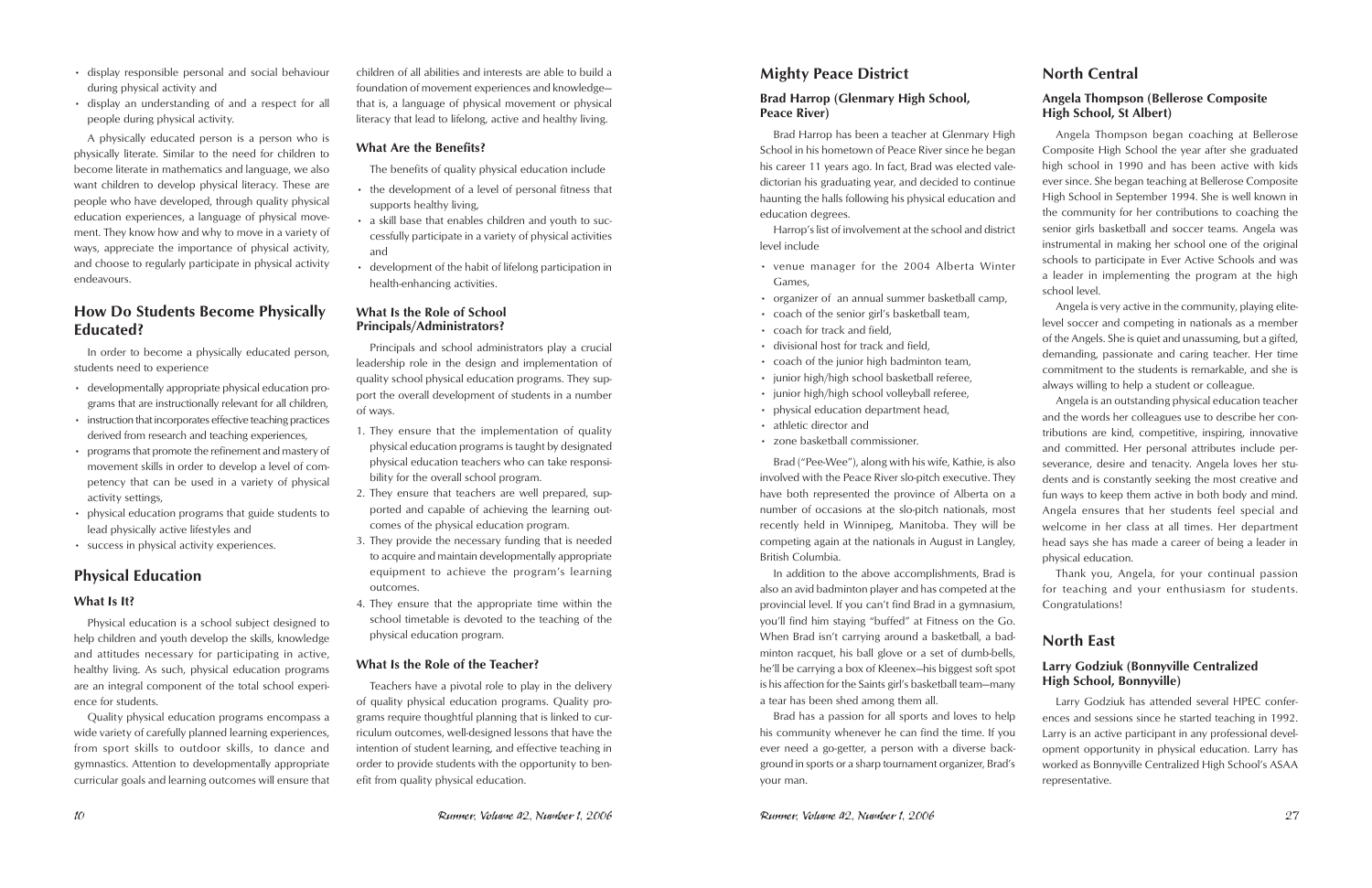## **Palliser**

### **Karyn Mitchell (Strathcona-Tweedsmuir School, Okotoks)**

Karyn Mitchell taught for 15 years in the Vancouver area before coming to Alberta to teach. While in Vancouver, she was the head of her school's physical education department and opened a new school before coming to Strathcona-Tweedsmuir School. During her 15 years, she coached senior girls basketball and assistant-coached at Simon Fraser University. Although new to Alberta, Karyn attended the 2003 HPEC Conference in Red Deer.

Karyn's positive approach to teaching means that all students feel comfortable in her classroom. She engages all learners, all the time. Even those suffering from an injury are not left on the sidelines. Karyn's sense of humour has quickly made her a student favourite. When her high school students pick options for physical education, they always want to know what Ms Mitchell is teaching so that they can be with her. Her options are always full.

Karyn continually adds fresh new ideas and approaches to her department and is a constant source of support for the program and the curriculum. Next year, Karyn will be leaving us to pursue a position in administration at an independent school in North Vancouver. She will be sadly missed in the classroom but will be a star administrator!

#### **Sam Aiello (Holy Trinity Academy, Okotoks)**

Sam Aiello has not only helped Holy Trinity Academy improve their physical education program but has also been the leader in a process of continuous improvement. His passion for physical education is not limited to the classroom, and he has been a leader for extracurricular programs in the school. He commits extensive time, effort and passion to his senior boys basketball program. His teams compete with skill, grace and class that is modelled after their coach. Sam has taught his teams to both win and lose with dignity. His involvement is not limited to coaching. He recruits every coach for every sports team in the school. He rarely misses any of his school's home games in any sport because he has a passion for the development of the students.

One of Sam's most treasured achievements in his young career is already sending many young athletes

to college and university basketball. He does more than develop athletes' skills and knowledge of the game; he helps them grow into mature, dignified and well-rounded young people. His passion for the students that graduate matches his passion for the students whom he currently works with, and it is common for his alumni to call him, visit him and return to school to watch his teams compete.

Sam is often described as a gentle giant who really cares about students. His physical education programs are second to none, and he is serious about adhering to the curriculum. His program is rigorous and challenging, and has created an overall increased passion for school sports programs in his school.

Sam is a gifted teacher and noble human being. He touches the lives of all his students in a way that is rare, and I feel blessed to have him on staff.

## **Greater Edmonton**

#### **Jane Legace (St Edmund Elementary/Junior High School, Edmonton)**

This is Jane Legace's first year at St Edmund Elementary/Junior High School and her fourth year with the district. Jane has been instrumental in the success of Edmonton Catholic Schools' Hockey Academy at St Francis Xavier Catholic High School and now at St Edmund Elementary/Junior High School.

Jane was formerly a member of the Canadian women's hockey team and is presently a member of the Edmonton Chimos hockey club. She is a tremendous role model both on and off the ice. Jane is dedicated, hard-working and settles for nothing but the best.

Before coming to Edmonton Catholic Schools, Jane was a staff member with Elk Island Catholic Schools. She was a curriculum facilitator of the new physical education program, delivered numerous workshops for teachers within her district and was a champion at her school.

Jane lives an active lifestyle as an avid runner, cyclist, hockey player, ball hockey player and more. In between all of that, Jane recently completed her master's and may one day join the ranks in administration where, rest assured, she would advocate for physical education and health programs in our schools. Congratulations, Jane, on a well-deserved award.

#### **What Is the Role of the Parent?**

Parents work in partnership with school personnel to ensure the successful development of their children. It is critical that parents ask school educators and administrators about the quality of the physical education program being provided to their children. Questions can vary greatly depending on the learning situation. Here are some examples:

- What are the learning outcomes of the school physical education program?
- Does the physical education program support a wide variety of activities?
- How much physical education is offered to my child each week?
- Is my child's school providing the allotted physical education time as outlined in the school curriculum?
- Why is my child's physical education lesson cancelled so often?
- Why should my child miss a physical education lesson because the class has not finished other work?
- What are areas of strength for my child?
- Why is it that my child still cannot catch a ball properly?
- My child runs with an awkward style, is there anything that can be done?
- How can we help support what my child is learning in physical education?

#### **What Is the Role of the Student?**

In order to gain the benefits of physical education, students need to participate regularly in lessons that promote learning outcomes in an enjoyable atmosphere; that is, in much the same manner as they would in other school curricula. They should aim to develop the knowledge, skills and attitude to become comfortable and successful when participating in a wide variety of physical activities.

## **What Does a Quality Physical Education Program Look Like?**

A quality physical education program is a wellplanned, developmentally appropriate physical education program that is available to all children.

CAHPERD recommends that such a program require the following:

- Qualified, enthusiastic teachers
- Creative and safe use of facilities and equipment
- At least 150 minutes of class instruction per week for all students
- Well-planned lessons incorporating a wide range of activities
- Appropriate learning activities for the age and stage of development of each student
- An emphasis on safety, learning, success, fair play, self-fulfillment, enjoyment and personal health
- Activities and lessons that are gender-equitable
- A high level of participation by all students each day • Physical activities that enhance the cardiovascular sys-
- tem, muscular strength, endurance and flexibility
- Teacher reflection on teaching practices to enhance student success

## **Physical Activity**

### **What Is It?**

Physical activity is a movement of the body that expends energy, such as participation in sports, dance and exercise. Physical activity is used in physical education programs as a medium for teaching curriculum content and for providing fun opportunities through which to practice and improve on learned skills. Therefore, physical activity is an essential component of a quality physical education program. It is the vehicle to become physically educated, just as a book is a vehicle to becoming a reader. However, similar to how a teacher still needs to teach the skills of reading, as the presence of the book does not guarantee learning, teachers still need to teach the learning outcomes of physical education. Physical activity in itself does not create a physically educated person.

### **What Are the Benefits?**

Increased levels of participation in physical activity can lead to higher levels of personal fitness, a lifelong participation in health-enhancing activity, social inclusion and an overall sense of belonging. A physical education program that promotes the understanding and appreciation of a wide variety of physical activities encourages students to participate in physical activity beyond physical education classes, such as during recess, at home or in the community.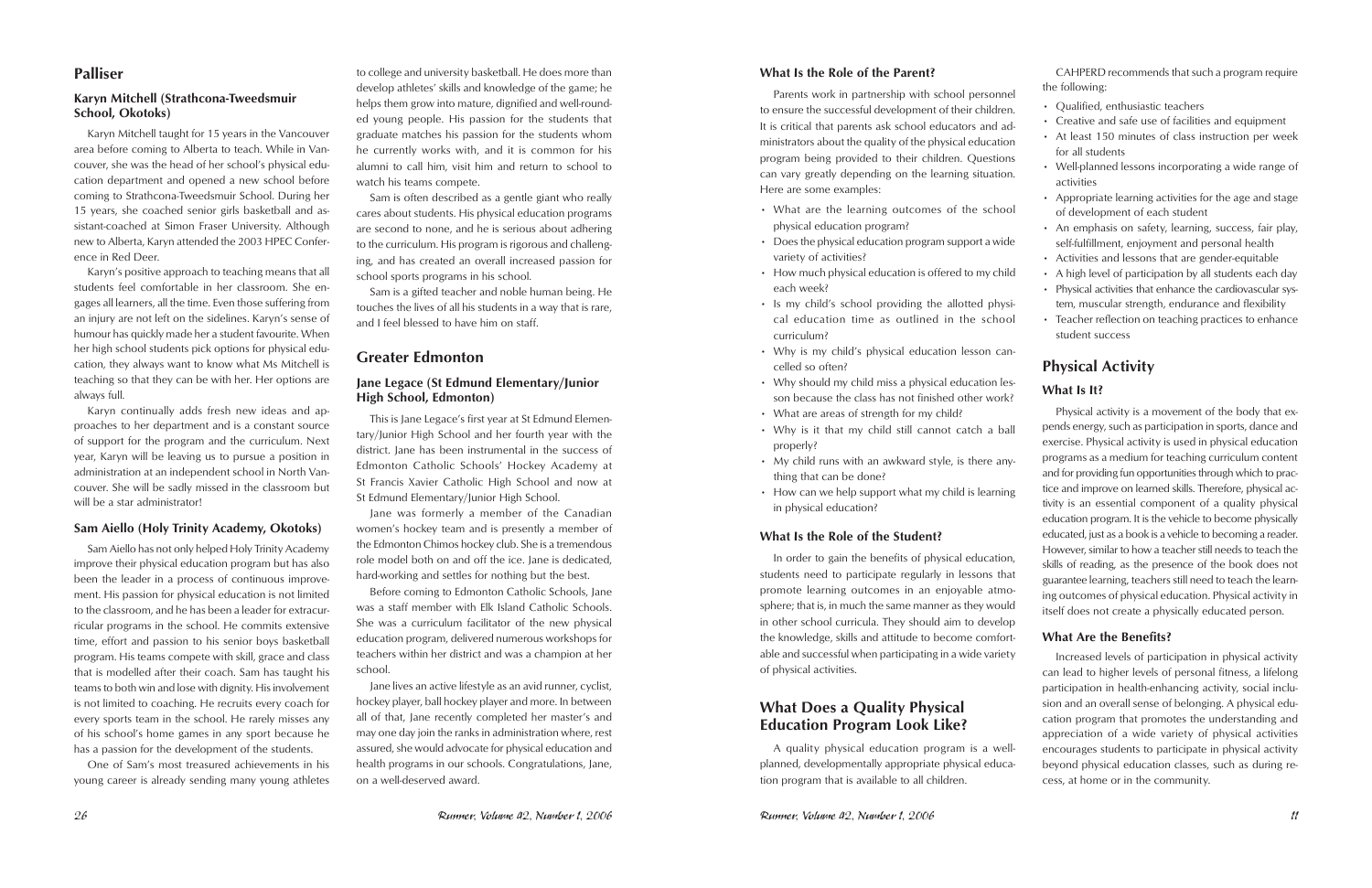#### **What Is the Role of the School Community?**

The school community can contribute to the overall development of children and youth by valuing and promoting physical activity opportunities. Such opportunities can ensure that each student has the opportunity to understand and experience the value of a healthy, active lifestyle and that the school becomes an active, healthy school community.

### **What Is the Role of a Physical Activity Supervisor?**

Recess and lunchtime-activity supervisors supervise student physical activity on playgrounds, playing fields or in gymnasiums. Their main role is to ensure the activity is safe and that it is an enjoyable experience for all. Whereas these children may engage in physical activities during these times, this is considered noninstructional time and as such does not replace physical education. Supervisors of physical activity are not expected to consult curriculum learning outcomes, plan for student learning, or evaluate and report on student learning.

#### **What Is the Role of the Student?**

Children and youth need opportunities to be playful on a daily basis—to exert independence and control over their personal activity choices. Students can choose what activities they wish to be involved in, their level of participation and their extent of involvement.

Participation can be, for a multitude of reasons, not necessarily connected with skill learning and improvement. It is the hope that, through their participation in quality physical education instruction, students will develop the desire to be physically active throughout their lives.

## **What Is the Link Between Quality Physical Education Programs and Quality Physical Activity Opportunities?**

Physical education provides an opportunity for students to develop the knowledge, skills and attitudes to successfully participate in a wide variety of physical activities. Without quality instruction, students may not reach their full potential and may fail to develop the competencies necessary to achieve success and enjoyment in a variety of physical activities.

## **True Life Stories**

In some schools, students do not receive quality physical education instruction from a qualified teacher. At times, teachers can lack the knowledge and confidence to teach physical education appropriately.

Last year, physical education was an unorganized time where we were often asked what we wanted to do when we got to the gymnasium, and we either sat for a long time waiting to start a new game, a different activity or our turn. We just basically played games that involved someone being eliminated and we did not learn how to do things—we were just expected to do it.

—female, aged 12

Physical education can be fun if it is taught by the right person. What I mean is, if the person keeps you active doing stuff, not sitting on the side, and knows about physical education. The person needs to know how to teach it so that I can get better.

—female, aged 14

I don't like physical education when we miss it or we just get to sit down and watch. Sometimes we only get physical education for a short time and we only get to play once and then we have to go back to class.

—female, aged 8

I don't like it when we have to wait all the time, when we watch other people for lots of the class. It gets really boring. I like doing things myself.

—male, aged 9

junior high level and has been instrumental in developing a new intramural program at her current school. Therese also contributes to sport in her community by It is a pleasure to work with Therese. She is an outstanding candidate for the HPEC Calgary Certificate of Commendation. After teaching with Edmonton Public Schools for one year, Ryan Popowich began teaching at New Norway School in the Battle River School Division in September 2000. Ryan's teaching assignment included all of the elementary physical education, Grade 6 classes and junior high outdoor education. Further, in September 2001, Ryan enthusiastically took over the reins of the New Norway Spartans senior girls volleyball team.

When students experience quality programs, they value their time spent in physical education lessons. They enjoy being active, like to be fully involved in their lessons and believe they are improving their skill levels.

I like physical education a lot! It is my favourite thing at school. It is not fair when it is cancelled because of other work or if the class is not listening. I never want to miss physical education lessons. I like it when we get to do things where we learn how to get better. I like to get better—it makes me feel good about myself.

—male, aged 10

Therese is involved with promoting physical education as well as sport. She has coached all sports at the coaching figure skating.

Therese is a member of the HPEC Calgary Drive-In Workshop Committee, as well as the registration chairperson for the 2006 HPEC Conference in Calgary. Her dedication to mentoring others and her great leadership skills are well noted and appreciated by everyone who works with her. She is highly productive and has excellent organizational skills and an ability to see the big picture. He demonstrates his passion for health and fitness by maintaining a healthy, active lifestyle and playing on a division 1 national ball hockey men's team. He has been a longtime member of HPEC and regularly attends the HPEC conferences. Jayson is a deserving candidate for this award.

and this helps students have a positive experience.

**Central East Jayson Boyson (Charlie Killam School, Camrose)** Jayson Boyson is completing his sixth year teaching with the Battle River School Division. It wasn't long after joining Charlie Killam School that his professionalism, genuine concern and love for teaching and coaching became evident. Jayson understands the importance of providing sound educational opportunities and maximizing the time that students are active in his classes. His dedication to physical education is transmitted to his students through his enthusiasm and delivery of his program. Jayson believes in promoting lifelong learning opportunities, and he initiated a successful after-school fitness club. He is committed to making a difference in all of his student's lives and has been instrumental in the planning and implementation of the daily physical activity (DPA) initiative at his school. Jayson has coached the school's volleyball, badminton, and track and field teams. Despite his busy schedule he still managed to organize and run a community In all areas, Ryan has proven to be an outstanding educator. He has earned the respect and admiration of his students, his players, the staff and the entire community. As a leader in the school's athletic program, Ryan willingly volunteers in any and all events at the school. Under his expert guidance, the senior girls volleyball team became the Alberta Schools' Athletic Association (ASAA) 1A provincial champions in 2001/02 and were awarded the Sportsmanship Award at the championships. In 2002/03 and 2003/04, Ryan coached the senior girls to silver medals at the ASAA 1A provincial volleyball championships. Ryan has also been the driving force behind the establishment of a junior and juvenile volleyball program for Camrose-andarea athletes. This program provides a valuable opportunity to many young athletes, with teams competing successfully in the Alberta Volleyball Association competitions. As well, Ryan has assisted with the coaching of elementary and junior high basketball, badminton, track and field, and volleyball. His outdoor education students have been the beneficiaries of many fascinating field trips.

#### **Ryan Popowich (New Norway School, New Norway)**

club badminton league. His coaching style can be described as knowledgeable, encouraging and patient, Jayson also gives much of his volunteer time to just about all of the school committees. He has been instrumental in implementing and helping run the Ever Active Schools Program and many other schoolwide initiatives that promote healthy, active lifestyles and increase school spirit. Ryan has been an HPEC member from the outset of his career and regularly attends HPEC functions. Ryan continuously upgrades his coaching qualifications, providing the best possible teaching to the students and athletes entrusted to his care. Ryan's tremendous work ethic, dynamic teaching style and outstanding commitment to his school's athletic program make him a worthy recipient of this award.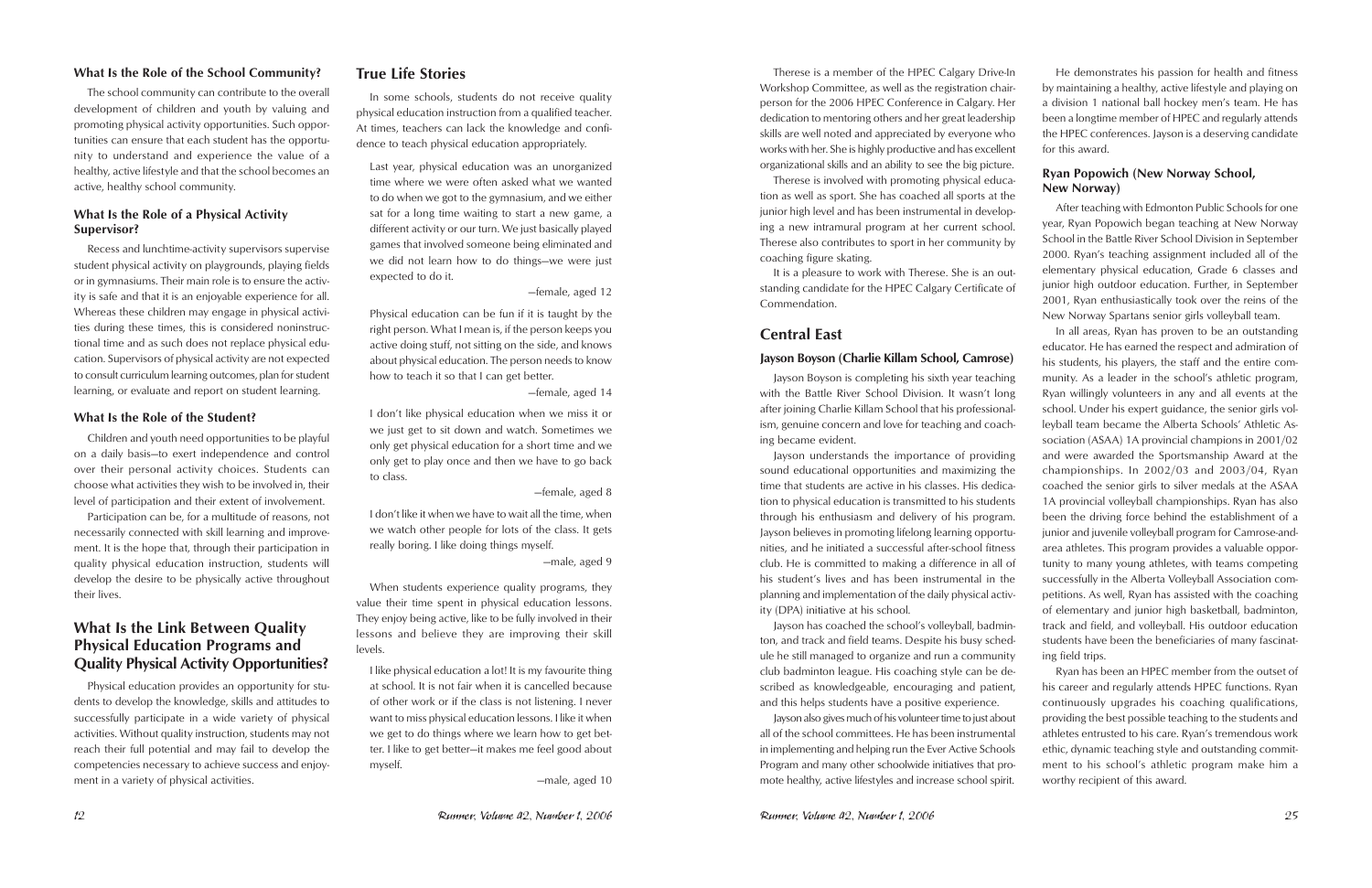# Feature Teacher, Feature School

# **Certificate of Commendation Award Winners**

## **Athabasca District**

#### **Tim Yakiwchuk (Dickinsfield School, Fort McMurray)**

Tim Yakiwchuk is the anchor of the physical education program at Ecole Dickinsfield School. He coaches Grade 5/6 volleyball, 7/8 basketball, badminton, flag football, and track and field. Tim coaches these sports every year. His dedication to developing a program that is consistently competitive but retains a strong belief in sportsmanship and participation by all team members is commendable. His physical education classes allow all students to increase their skills in a wide variety of settings. He is also an active participant in class activities, and the students enjoy having him play in class with them. He has an excellent rapport with students, staff and parents. Many students list Tim as their favourite part about school. Tim is an advocate for all things related to physical education in our school.

Congratulations to Tim for his excellent effort in teaching physical education at our school. Everyone enjoys his classes and the time spent with him learning the physical education basics.

### **Margo Wilson (Greely Road School, Fort McMurray)**

Margo Wilson graduated from high school in Calgary and attended the University of Calgary, where she graduated in 1977 with a bachelor's of education focused on physical education and math.

Margo spent the first 10 years of her career teaching in small northern hamlets at the elementary level. For the past 16 years she has taught in Fort McMurray, predominantly

in physical education with some math. She is currently the physical education coordinator at Greely Road School, where she teaches K–8 Physical Education and Recreation Leadership, and is the student council advisor and coach of many teams. Margo also coordinates six ski days (three elementary and three junior high). Greely Road School plans five special days throughout the year and Margo is instrumental in organizing all of them.

Margo's reason for teaching is her love of kids. She enjoys being around kids, teaching them, coaching them and watching them play high school sports after they leave Greely Road School.

In her spare time, Margo volunteers with community events. Last year she volunteered with the Arctic Winter Games and loved every minute of it.

Congratulations, Margo, on your outstanding contributions to the physical education program at Greely Road School. You certainly are a deserving candidate for this award.

## **Calgary**

#### **Therese Wirch (Dr Gladys M Egbert Community School, Calgary)**

Therese Wirch has been teaching with the Calgary Board of Education for the past eight years and has just completed her master's in assessment and leadership through the University of Calgary. She is currently at Dr Gladys M Egbert Community School, where she is a half-time physical education teacher and half-time Alberta Initiative for School Improvement (AISI) coordinator. She is extremely involved with professional development both at a school level and through HPEC.

This year, we practise different skills before we play a game or do an activity. I feel that I am starting to learn something and I am beginning to play games and do activities properly. We also do lots of activities that are individual-based and not only team games. I am learning to know what my personal best is in a whole lot of different things. I am beginning to learn what kinds of activities I can do well in and what I like to do.

#### —female, aged 12

Physical education at school is varied. Some years we would just play team games like floor hockey. Other years we would learn lots of new activities. I preferred the teachers who taught me curling and how to skate and how to play badminton. I still enjoy these activities.

#### —female, aged 19

I like it when my teacher keeps us active—no one is left out and we have lots of fun. We do lots of different activities that keep us busy while we are learning lots of new things.

#### —male, aged 11

I like getting hot and sweaty. It is really good when I get better at stuff. Like stuff I couldn't do before. —male, aged 6

## **What Are the Benefits of Quality Programs of Physical Education?**

Our children and youth need to be physically educated so they will be physically active throughout their lives.

Research has shown that when children are engaged in quality physical education programs:

- students usually perform as well or better academically than those receiving more academic curriculum time and less physical education;
- students develop positive attitudes about school. This leads to improved attendance and reduced dropout rates;

I like physical education when we are doing things each class. I like it when we have lots of equipment out and we each get something. —female, aged 7 I really, really like physical education, it's the best! I wish we could go to physical education all day long! Whether we are students, parents or educators, the next steps that we take are critical. In order to safeguard against the diseases and illnesses associated with physical inactivity, it is essential that we take action now so that Canadian children and youth gain the knowledge, skills and attitudes necessary to participate in active, healthy lifestyles.

- students develop lifelong, positive personal health habits and are less likely to smoke or use drugs or alcohol;
- students develop aerobic endurance and muscular strength, and exhibit fewer risk factors for cardiovascular disease;
- students can develop active lifestyles that help to address health issues, such as obesity, osteoporosis, high blood pressure and type-2 diabetes;
- students experience improved self-esteem and selfconcept, and lower levels of anxiety and stress;
- physical education can be a hook for some students, motivating them to attend school and stay on task in class; and
- participation in quality daily physical education programs in childhood is positively associated with higher levels of physical activity in adulthood.

## **Take Action and Speak Out**

We all have a role to ensure that Canadian children receive quality physical education experiences.

Children and youth must receive quality physical education programs so they can develop the competencies needed to successfully participate in a full range of physical activities.

What can I do? There are many things that we can do to help. A number of specific suggestions have already been made. Here are a few more:

## **Administrators Can . . .**

- Ensure that quality physical education is included as a basic subject in school curricula
- Ensure that quality physical education is provided adequate time in the school schedule
- Ensure that schools have adequate resources to provide quality physical education programs—this includes equipment, facilities and support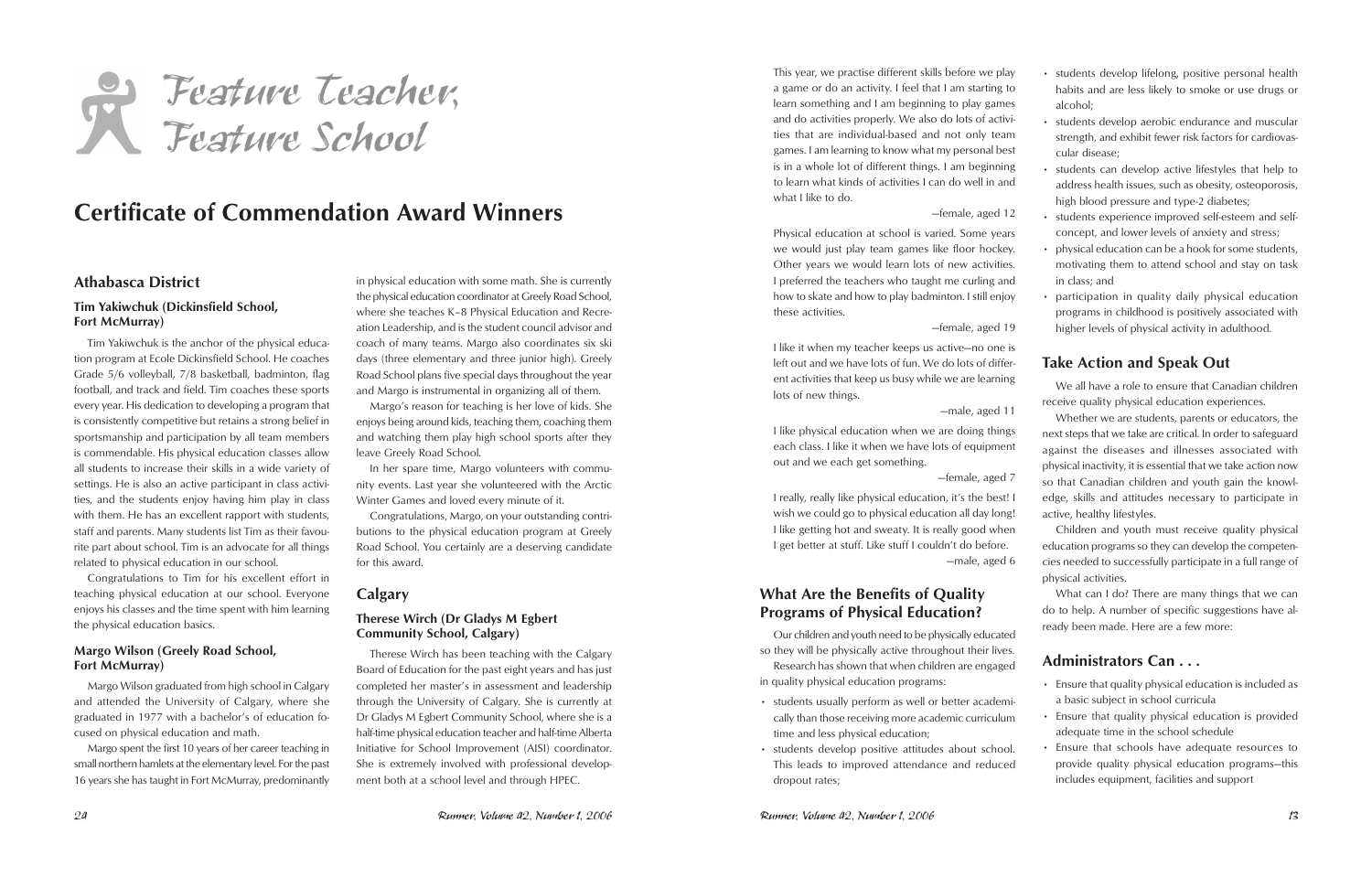- Ensure that the teachers responsible for teaching physical education have been properly trained and receive ongoing support and professional development opportunities
- Hold schools accountable to the time and quality mandate that is stated in provincial curricula

## **Educators Can . . .**

- Ensure that physical education has a true value in their school
- Ensure that physical education lessons are developmentally appropriate for all children
- Ensure that achievement in physical education is addressed in teaching and commented upon in report cards
- Ensure that students are provided with the knowledge, skills, and attitudes to lead active lifestyles
- Ensure that students have the opportunity to develop skills in a variety of activities
- Provide a variety of opportunities for children to be physically active
- Make physical education part of regular conversations in schools
- Give physical education a place on meeting agendas and newsletters

### **Parents Can . . .**

- Ensure that physical education is an integral part of their child's school experience
- Ensure that their children are receiving adequate physical education time in the school schedule
- Ensure that a qualified and enthusiastic teacher is teaching the physical education class
- Ask their children what they are learning in physical education lessons
- Ask that physical education homework be provided
- Ask their child's teacher/principal questions about the physical education program and the learning experiences that children will gain through involvement in the program
- Become a member of the school's parent council to offer support and help for the physical education program

• Ask themselves, "Does my child look forward to physical education class?" If yes, ask why. If not, find out why not.

## **Students Can . . .**

• Become physically educated and lead active, healthy lifestyles

## **References**

Brynteson, P, and T M Adams. 1993. "The Effects of Conceptually Based Physical Education Programs on Attitudes and Exercise Habits of College Alumni After 2 to 11 Years of Follow-Up. *Research Quarterly* 64: 208–12.

Depres, J P, C Bouchard and R M Malina. 1990. "Physical Activity and Coronary Heart Disease Risk Factors During Childhood and Adolescence." *Exercise Sport Science Review* 18: 243–62.

Fishburne, G J. 1996. "The Need for and Value of Quality Programmes of Physical Education." *Canadian Administrator* 35, no 6: 6–11.

- ———. 2005. *Developmentally Appropriate Physical Education for Children and Youth*. Edmonton, Alta: Ripon Publishing.
- Halas, J. 2001. "Playtime at the Treatment Centre: How Physical Activity Helps Troubled Youth." *AVANTE* 7, no 1: 1–13.
- Kuh, D J L, and C Cooper. 1992. "Physical Activity at 36 Years: Patterns and Childhood Predictors in a Longitudinal Study." *Journal of Epidemiology and Community Health* 46: 114–19.

Powell, K E, and W Dysinger. 1987. "Childhood Participation in Organized School Sports and Physical Education as Precursor of Adult Physical Activity." *American Journal of Preventative Medicine* 3: 276–81.

- Sallis, J F, and T L McKenzie. 1991. "Physical Education's Role in Public Health." *Research Quarterly Exercise and Sport* 62, 124–137.
- Shephard, R J, and F Trudeau. 2000. "The Legacy of Physical Education: Influences on Adult Lifestyle." *Pediatric Exercise Science*   $12: 34-50$
- Shephard, R J. 1997. "Curricular Physical Activity and Academic Performance." *Pediatric Exercise Science* 9: 113–26.
- Trudeau, F, L Laurencelle, F Dulac, M Rajic and R J Shephard. 1991. "Daily Primary School Physical Education: Effects on Physical Activity During Adult Life." *Medical Science and Sports Exercise* 31: 111–17.

Trudeau, F, L Laurencelle, J Tremblay, M Rajic and R J Shephard. 1998. "Follow-Up of Participants in the Trois-Rivieres Growth and Development Longitudinal Study." *Pediatric Exercise Science* 10: 368–77.

- Canadian Association for Health, Physical Education, Recreation and Dance (CAHPERD) website: www.cahperd.ca.
- Canadian Fitness and Lifestyle Research Institute website: www.cflri.ca.



relays were used. As mentioned before, I was especially vigilant about keeping my explanations and demonstrations short (under a minute was my rule) and I only used everyone-active games (no standing in lines or elimination games). Gymnastics, volleyball and basketball were scheduled around the coldest months, but soccer, hockey, football, soft-lacrosse and even softball worked well in the cold. As with the other sports, softball can be uniquely exciting in the snow; the more of it the better. I made some minor adaptations to games and equipment, such as brightly spray-painting balls and bases, and shortening court and base lengths. To promote more constant activity and involvement, my sports were normally organized as a number of simultaneously played mini-games rather than one mass-on-mass game. I didn't want 10 or 15 students standing out in the field hoping for a remote chance that the ball would come to them. I have never considered that to be edube literally frozen out of the action.

waited for the air to warm within the dome à la greenhouse effect, we played games, such as Askerk (everyone laughs real hard and on signal tries to be completely quiet), made Jell-O (rocked the parachute back and forth) or played graveyard by laying perfectly quiet and still.

## **What the Students Said**

cationally sound, but in the cold weather they would I discovered that teaching sports and games outside was generally safer than when done inside due to having more boundary separation between the multiple games. Also, it was possible to have more small-sided games going at once. On cold, sunny days, a parachute provided a fun way to exercise and warm up. We would hold the parachute low, raise it quickly, and then pull it down around us, creating a dome as we sat on the inside edges. As we Next year, even if a giga-bond measure was passed and a new multi-everything gym was built (believe me, it will not happen), you will find my kids and me gleefully moving outside on a fairly regular basis. In addition to our usual curriculum we will be playing more Inuit games. We might have some dog sled relay races. Although you might not have heard, the next winter Olympics have been rescheduled to the grounds immediately behind my school building. I don't know yet about the ski jumping but events resembling sprint skating, the biathlon, hockey and the luge will be festively held.

I surveyed the students regarding how they had liked going outside in the winter and received no negative comments or complaints. Rather than giving you my interpretation of their feelings, I will let some of their written statements serve as testimonials. I must say I think some of them poetical.

- Zach (Grade 2) liked sledding because "some people might not have a sled and you get to sled at school."
- David (Grade 4): "We have more space to do stuff."
- Matt (Grade 4): "If a ball goes real high it doesn't hit anything."
- Stephanie (Grade 6) liked going outside "to where the sunshine is."

## **Activities Planned for Next Year**

Our favourite activity this past year was sledding. Students whooped and hollered in excitement when the sleds were brought out in early January. I had purchased them for about \$10 a piece at a local store. We took turns pushing, pulling, riding and racing with unbridled enthusiasm on the snow-covered play field. We did this until we fell to the field in exhaustion, happy and warm inside. have a winter survival experience on the arctic wasteland fending off polar bears and who knows what else. As you can tell, I am looking forward to next year's happy hearts and happy faces, happy play in snowy places. I hope maybe you are, too.

Shipwreck has always been a favourite game for us. I have liked to dress up like Captain Bluebeard and order the sailors to run about the ship and to do various things like push-ups to pump the water out of the leaking ship, or to run to the centre of the ship and cover up their heads so as to avoid the sharks. This winter, who knows, I may become the Captain of the Titanic and be screaming things like iceberg or abandon ship. Or maybe I will be promoted to Admiral Byrd and we will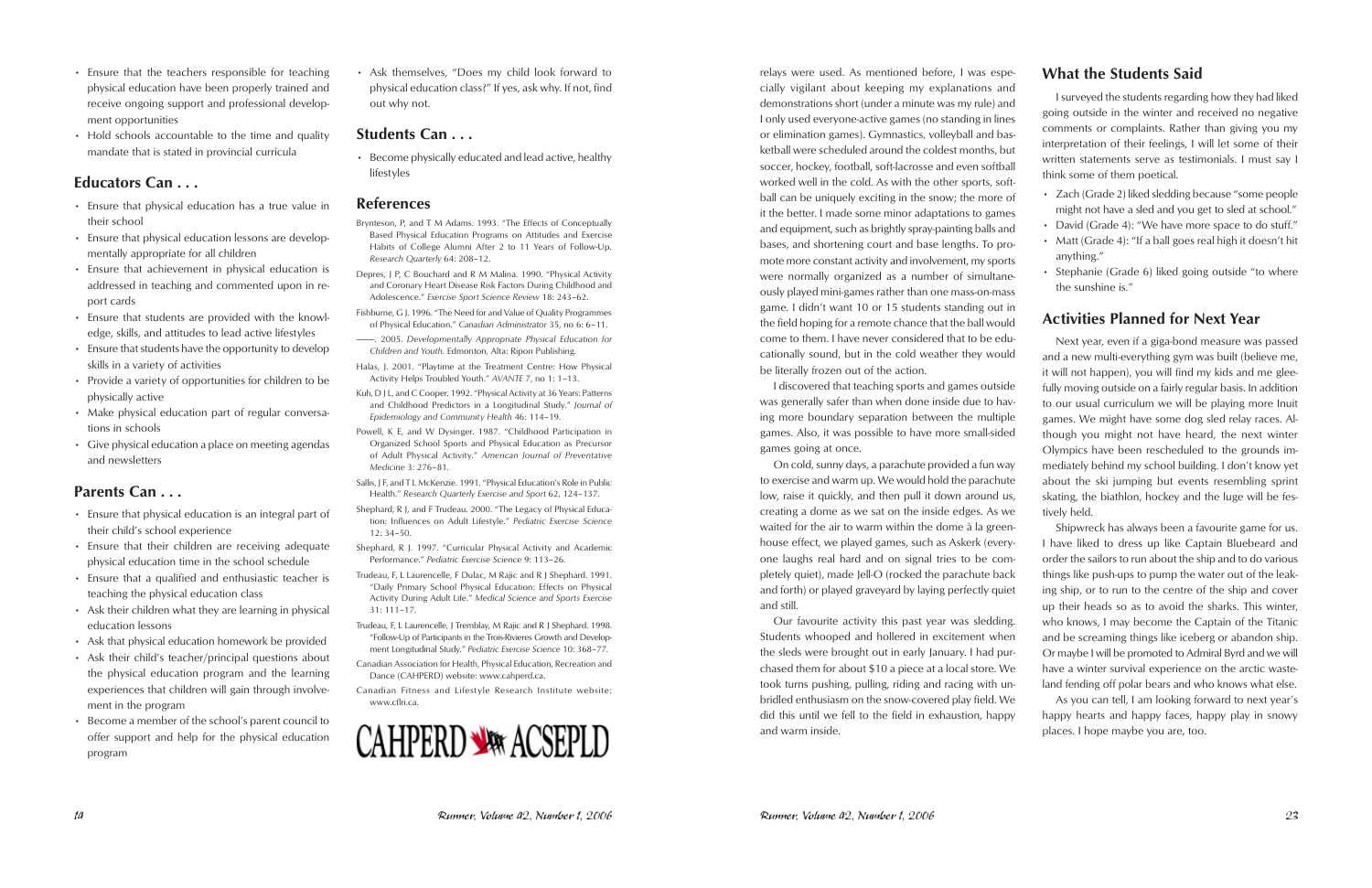In addition to communicating the potential benefits of the outside program, be sure to allay any fears some might have. Explain the precautions you will have in place to ensure the comfort and safety of the children.

## **Appropriate Clothes**

It is imperative that the children are dressed appropriately. They will need three things: a warm hat, a coat and gloves. They usually bring these to school anyway on cold winter days. Younger students may wish to wear a snowsuit and snow boots. I discovered that I needed a warmer hat, gloves and coat than students because I stood still longer than them—plus, I was outside for a longer duration. I also began wearing slipover rubber galoshes over my feet. They provided additional insulation and dryness. Keep in mind the Scandinavian advantage that there is no such thing as bad weather, only inadequate clothing.

## **Stay In? Go Outside?**

We found that 20 degrees Fahrenheit was about the coldest temperature acceptable for a half-hour physical education class outside. Below that temperature, it was hard to stay warm. Remember that children can become cold more rapidly than adults; they can loose heat faster than adults because of their greater surface-areato-body-mass ratio.

Falling snow was always a welcome sight and added excitement to an outside class. A hard rain kept us inside.

## **Surfaces That Worked Well**

Ask your school's grounds crew or the parks department to cut the grass on your playground short before it stops growing for the winter. I found that short-cut grass provided an excellent surface for physical education class in wet or dry conditions. Snow on top of grass was always a good, safe surface, as long as the snow wasn't slushy and wet. Snow on an asphalt playground wasn't safe because often it became compacted and injuries from falls could occur on that hard surface. Sometimes a skiff of snow on the asphalt playground could be cleared quickly with a broom. This was a good way for me to wake up in the morning and get myself warm! Ice on an asphalt surface posed a problem.

- Joining the Jumping Jack Club of America by doing 100 jumping jacks (jumping jacks, old though they may be, worked better than anything to warm all the extremities and the inner cores).
- Tripping to Palm Springs in which we held our hands straight out and brought our jogging knees up to them for a few minutes
- Rocky workout, which was a great way to get our bodies warm. We ran up stairs and embankments, jogged in place, did jumping jacks, arm circles, shadow boxed and so on.
- Torture Test, which consisted of different kinds of exercises being executed as vigorously as possible in a time limit of a minute or two. It was like your basic grass drill: go, go-go, front, back, push-ups.
- Jump-rope challenges were another super activity that could be done in non-icy conditions.

Oftentimes, spreading some de-icing agent would melt the ice. If it was too icy, or the grass playground was in poor condition, we would stay inside.

## **Things That Helped**

Carpet squares provided insulation from the cold ground when stretching and doing callisthenics. They also helped with traction and class organization. Everyone carried his or her square from the building. I used music to energize student movement just as I was used to doing inside. My boom box withstood the cold and dampness. It did just fine blasting upbeat aerobics music and jingle-bell tunes through the tingling air. Extra cones were also an asset in that they could be used to mark off dangerously wet and slippery areas.

## **Warm-Ups That Worked**

I found that it was imperative to immediately begin class with vigorous aerobic and anaerobic exercises. The children learned the runner's rule that vigorous exercise will make the temperature feel 20 degrees warmer. Examples of my warm-up activities were the following:

## **Activities That Worked and Didn't Work**

I altered my curriculum very little from what I would have normally done in a gym. Except for a few slowerpaced activities, the same low organization games and



# **The Junior High Track-and-Field Meet: One School's New Perspective on an Old-School Activity**

## *Daniel B Robinson*

In light of the national attention being given to the issues associated with Canadian youth obesity and inactivity (Cameron, Craig, Coles and Cragg 2003; Craig and Cameron 2004; Health Canada 2002; and Katzmarzyk and Janssen 2004), as well as Alberta's daily physical activity (DPA) initiative (Alberta Education 2005a), it is indeed time for teachers to consider innovative ways to engage students in meaningful activities through quality programs. At Avalon Junior High School in Edmonton, Alberta—a CAHPERD QDPE recognition award program gold-level school (CAHPERD 2005) where students only participate in three 51-minute physical education classes each week—the physical education department is especially eager to involve as many students as possible in intramural activities and interschool athletics. The collective effort of the physical education leaders, teacher-coaches, and parent and community volunteers has certainly influenced the number of meaningful opportunities available to students. While only 12.4 per cent of Alberta students participate in extracurricular athletics and only 31.4 per cent participate in intramural activities (Mandigo, Thompson, Spence, Melnychuk, Schwartz, Marshall and Causgrove Dunn 2004), Avalon Junior High School manages to accommodate 64 per cent of students in extracurricular athletics and 57 per cent in intramural activities (Robinson and Kennedy 2005). Of the large number of extracurricular activities available to students, one of Avalon Junior High School's most successful programs has been its schoolwide track-and-field program. This school program differs from more traditional ones in its high degree of individual participation (there are a minimum of seven events), results and place finishes that are not shared or celebrated with students, physical education instruction that is coupled with lunch-hour practices in the weeks prior to the meet, and assessment on the day of the meet that focuses on demonstrated participation and attitude. It seems that as soon as the snow melts in the spring, students and physical education teachers eagerly move outside and begin a month-long, 10–12 lesson trackand-field unit. Physical education teachers use *Run, Jump, Throw . . . and Away We Go!* (Alberta Learning 2001) as a primary resource for grade-level instruction, which allows for developmentally appropriate lessons. Two teachers team-teach various locomotor and manipulative skills through a number of track-and-field events and related activities. Students are exposed to two events each day (and revisit them after all the events have been introduced), which allows them to quickly start to think about which optional lunch-hour practices they will attend. These practices begin one week after students have been exposed to most of the track-and-field events in physical education. Students receive daily encouragement to attend lunch-hour practices as many times each week as they choose. Coaches for each event are available during three lunch hours a week, allowing for considerable opportunity for student participation. As a result, at least 20 per cent of the school population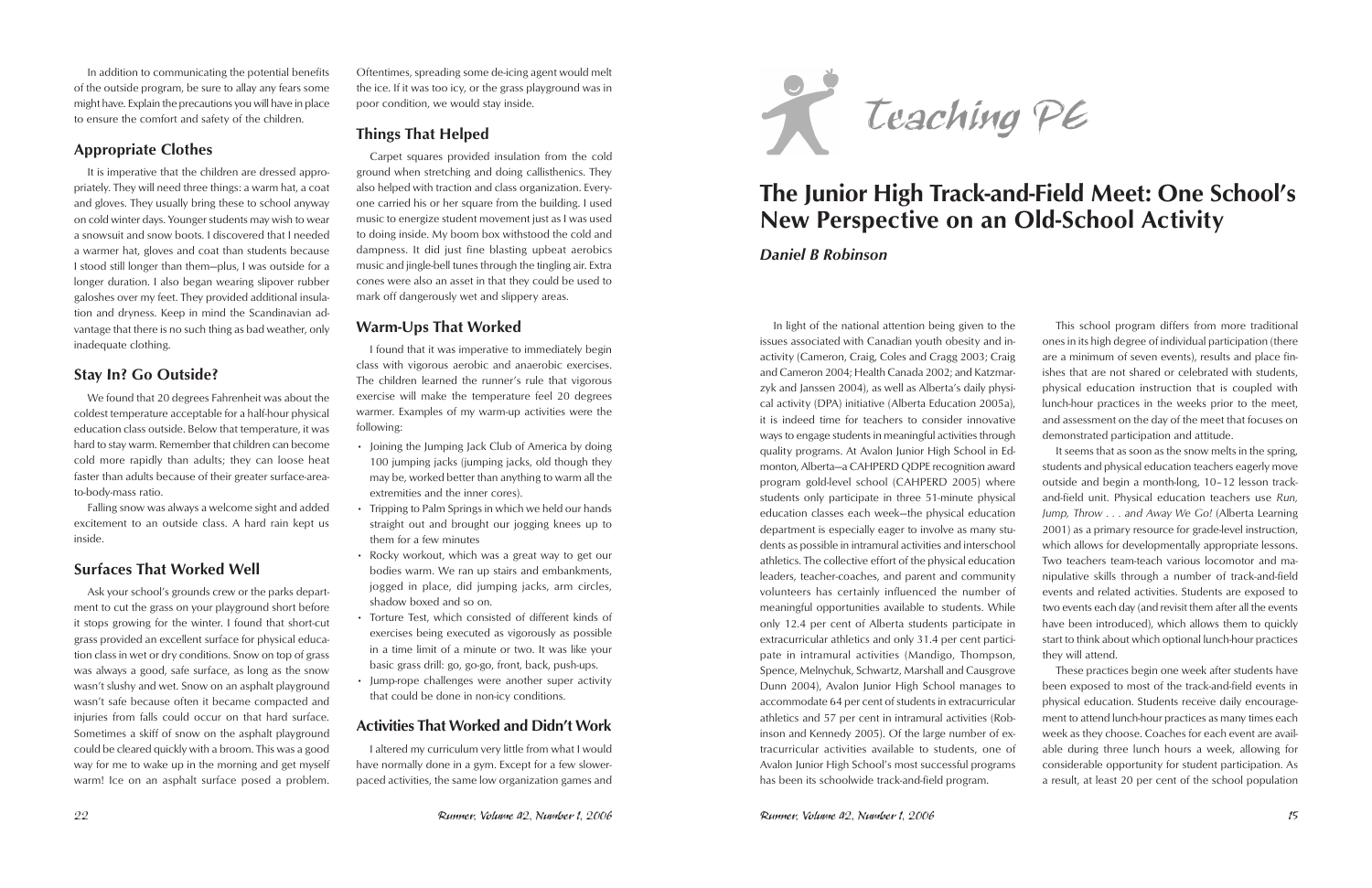attends these lunch-hour practices; over 100 students choose to spend their lunch hours practising events with small-group coaching.

Physical education instruction and lunch-hour practices continue until the day of the school meet. During the on-site school meet, groups of approximately 60 students travel from station to station and participate in a minimum of seven athletic events (although most students choose to participate in all nine). There are ten 25-minute stations—nine events and a nutrition-break station sponsored by the local Booster Juice. A number of adaptations are implemented to make the events more welcoming, including shorter hurdles on a shorter track, elastic high jump bars and a limit of three lanes in sprint events so that heats can be run among friends. Homeroom teachers help organize heats and events, record results and assess students' attitudes and participation.

The assessment criteria is shared with students on the day of the meet. It is adapted from the *Physical Education Guide to Implementation Kindergarten to Grade 12* (Alberta Education 2005b, 263) and only covers general outcomes C and D. The goal of the meet is to encourage participation and positive attitudes about activity. Student results and the names of place finishers in individual events are not shared, and thus competition does not become a focus for students and teachers. It is functionally for all participants a fun-filled day in which everybody is active, supported by others and supportive of others.

The entire school population participates in the school track-and-field meet as part of physical education, and 20 per cent go on to participate in the interschool zone track-and-field meet as part of the school athletics program (chosen by their attendance, effort and performance during practice sessions rather than by their results during the school meet). Through this noncompetitive, meaningful and quality format, more students willingly engage in activity during physical education class, lunch-hour practices, the school trackand-field meet, the zone track-and-field meet and the city finals track-and-field meet. This program succeeds in getting as many students active as possible in a variety of meaningful movement experiences.

### **References**

- Alberta Education. 2005a. *Daily Physical Activity Initiative*. Available online at www.education.gov.ab.ca/ipr/DailyPhysAct.asp (accessed 2005 09 22).
- Alberta Education. 2005b. *Physical Education Guide to Implementation Kindergarten to Grade 12, 2000*. Available online at www.education.gov.ab.ca/k\_12/curriculum/bySubject/physed/ physedgi.asp (accessed 2005 09 24).
- Alberta Learning. 2001. *Run, Jump, Throw . . . and Away We Go!*  Edmonton, Alta. Alberta Learning.
- CAHPERD. 2005. "School Recognition Award Program 2004–2005: In Recognition of the 2005 International Year of Sport and Physical Education." *Physical and Health Education Journal* 71, no 2: 34–39.
- Cameron, C, C L Craig, C Coles and S Cragg. 2003. *Increasing Physical Activity: Encouraging Physical Activity Through School.* Ottawa, Ont: Canadian Fitness and Lifestyle Research Institute. Available online at www.cflri.ca/pdf/e/2001capacity.pdf (accessed 2005 09 20).
- Craig, C L, and C Cameron. 2004. *Increasing Physical Activity: Assessing Trends from 1998 to 2003*. Ottawa, Ont: Canadian Fitness and Lifestyle Research Institute. Available online at www.cflri.ca/pdf/e/2002pam.pdf (accessed 2005 09 20).
- Health Canada (2002). *Physical Activity Guide to Healthy Active Living for Children and Youth*. Ottawa, Ont: Publications Health Canada. Available online at www.paguide.com. (accessed 2005 09 20).
- Katzmarzyk, P T, and I Janssen. 2004. "The Economic Costs Associated with Physical Inactivity and Obesity in Canada: An Update." *Canadian Journal of Applied Physiology* 29, no 1: 62–65.
- Mandigo, J L, L Thompson, J Spence, N Melychuk, M Schwartz, D Marshall and J Causgrove Dunn. 2004. "A Descriptive Profile of Physical Education Teachers and Related Program Characteristics in Alberta." *Alberta Journal of Educational Research* 50: 87–102.
- Robinson, D, and C Kennedy. 2005. [Avalon Active Living Project]. Unpublished raw data.

# **Outside This Winter, It's Cool**

## *Pete Hanson and Scott Melville*

The rustle of wind-blown leaves across the school grounds on a cool, crisp, late autumn day; the swirl of the first wet snowflakes accumulating on the playground; the certain slant of light on winter afternoons. Does this mean the end of outside physical education classes until spring? Not necessarily. Two years ago I was excited to get my first physical in somewhat longer, interspersed talks on those days when we were confined to the classroom; and (3) we achieved the same goals in the acquisition of fundamental motor skills and sports-specific skills. Below I have listed a number of things I learned from my experience. I hope my adventures might help some of you escape the indoor restrictions and discover the joyous possibilities of going outside in the winter.

education teaching position. The job looked great in many ways but one thing worried me—my new, old school had no gymnasium. Kindergarten through Grade 8 physical education classes had to be held either outside or in a small classroom. Because winters are long and cold in this part of the country, I frantically began studying my notes and resources for more indoor activities. Although I did come up with some good, smallspace ideas, I could not see them adequately filling three or four consecutive months. As I planned my fall and spring outdoor curriculum, I found myself thinking more and more that most of my activities might be continued outside in all but the most inclement conditions. This was the case because all of my activities were of an everyone-active nature and I had learned to keep my instructional talks short. Maybe we could stay warm through near-constant movement. Ultimately I designed and then implemented a physical education curriculum based on a year-round outdoor plan. I am pleased to say I have had two terrific winters and so have my students. My overall goals and objectives were unaffected: (1) I believe my goal of leading children toward an active lifestyle of an hour of moderate and vigorous activity was more completely met; (2) my goal of changing other affective and health practices (nutrition, safety, violence, drugs) was still addressed, both in short health discussions when we were outside in cold weather and **Communicate a Can-Do Attitude** First of all, garner the support of the principal, classroom teachers, administrative staff, parents and the children before implementing any winter outdoor activities. Send out flyers and talk it up. Your enthusiasm can be contagious. Provide everyone with upbeat, positive information about the benefits of outside physical education classes: fresh air, freedom of movement and space, invigorating exercise and a mental break from the confines of the school building. "Yes! Give me a draught of undiluted fresh air!" I think an important message being conveyed is that exercise is not something we do only when the sun is warmly shining. Exercise needs to be integrated as a daily, self-care practice, and that means, for most people, accustoming themselves to some outdoor pursuits throughout the year. Many will not have the luxury of relying upon personal, indoor workout areas or regular visits to community spas and gyms. I am reminded of a quote made by Thomas Jefferson: "Not less than two hours a day should be devoted to exercise, and the weather should be little regarded. I speak thus from experience, having made this arrangement of my life. If the body is feeble, the mind will not be strong."

*Pete Hanson is a physical education teacher at St Patrick's Elementary School in Spokane, Washington. Scott Melville (smelville@ewu.edu) is a professor in the physical education, health and recreation department at Eastern Washington University, Cheney, Washington.*

*Reprinted with permission from* Strategies. *Minor changes have been made to spelling and punctuation to fit ATA style.*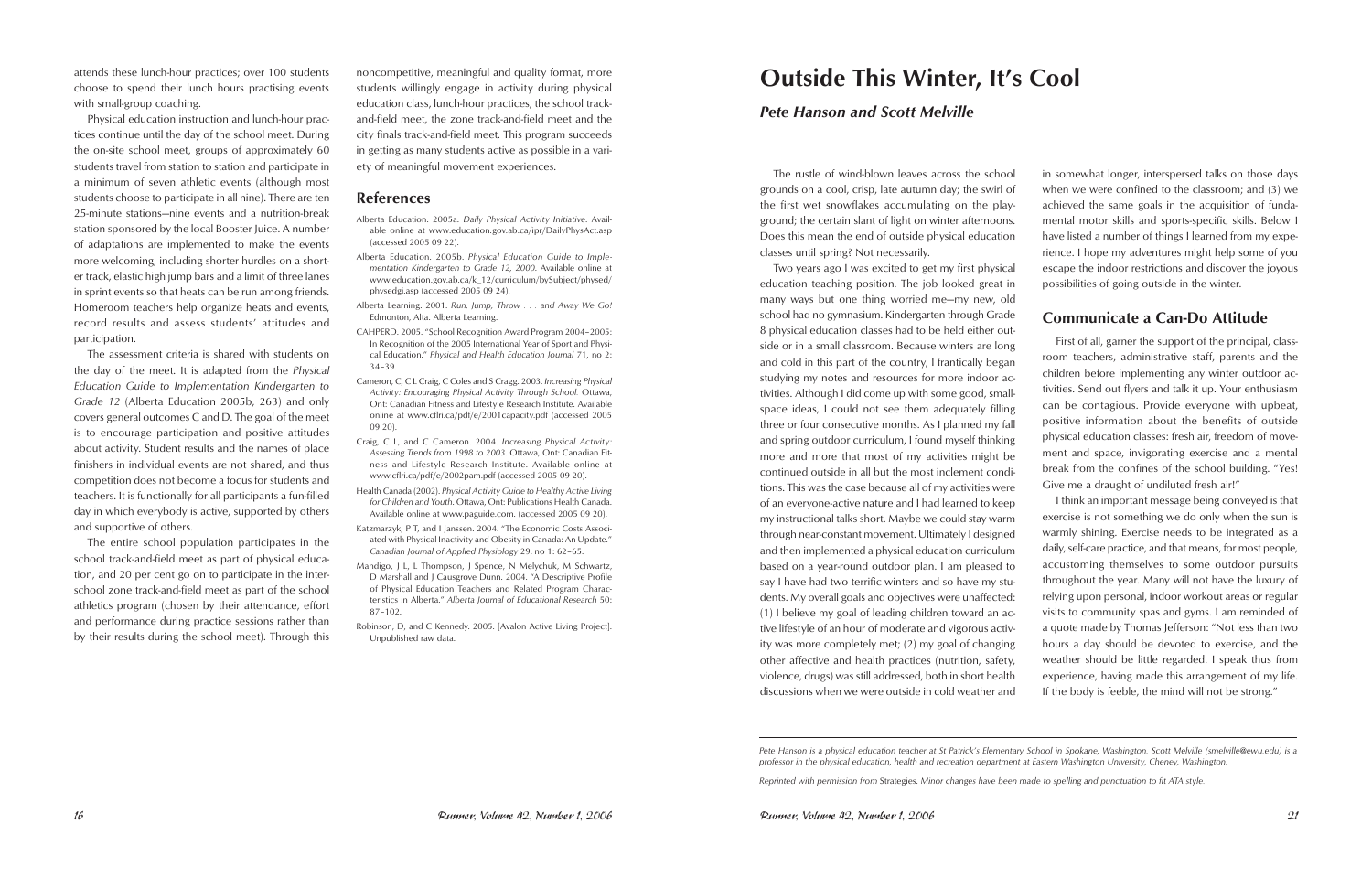To emphasize team safety, slow down the locomotor movement at the beginning of a tag game. For example, you could start off by having students use brisk walking, followed by jogging, which can be changed to running. Faster movements can be introduced as students demonstrate safe actions. Such challenges could include sliding, grapevines, (one-legged) hopping or backwards jogging. Given that the group as a whole is active, this would also focus students on using control when moving.

Be sure to keep the activities inclusionary. That is, if someone is tagged, he or she should be asked to do only a short task, like doing five jumping jacks or touching three different walls, before being allowed back in the game. If possible, select activities that are related to the fitness or skill-development activity for that day.

These lesson ideas are from PE Central (www. pecentral.org), the premier website for health and physical education teachers, sponsored by FlagHouse (www.flaghouse.com).

Short, crisp warm-up activities will set the tone for each lesson, so be positive and upbeat by adding variety and novel activities to your program. Make the introductory activity somewhat of a surprise, something students can look forward to. There are many additional examples for elementary school students in Pangrazi (1998) and for secondary school students in Pangrazi and Darst (1997).

- States/capital cities
- Uppercase/lowercase
- Coloured shapes
- Math problems/answers
- Spelling words

### **References**

- Pangrazi, R P. 1998. *Dynamic Physical Education for Elementary School Children,* 12th ed. Boston, Mass: Allyn & Bacon.
- Pangrazi, R P, and P W Darst. 1997. *Dynamic Physical Education for Secondary School Students*, 3rd ed. Boston, Mass: Allyn & Bacon.
- Siedentop, D. 1991. *Developing Teaching Skills in Physical Education,*  3rd ed. Mountain View, Calif: Mayfield.
- Williams, N. 1994. "The Physical Education Hall of Shame: Part II." *Journal of Physical Education, Recreation & Dance* 65, no 2: 17–20.

**Materials needed:** 3 × 3 cards with items that match (laminated for durability) **Description of idea:** Hand cards to children. When you tell them to start, they find their match and that is their partner for that day. They can return the cards as soon as they've found their match. **Examples of matches: Description of idea:** For this explanation, the chosen activity is basketball. It could be any activity, such as volleyball, badminton or so on. If you have six basketball goals in the gym and 30 students in the class, assign the first five students on your list to the first basket. Assign the second five students to the second basket. Do this for each basket. Tell the students that these are their warm-up groups. Therefore, they must go to their warm-up group and area (basket) each time they enter the gym.



# **PE Central: Lesson Plans for Physical Education**

## **Partner Match-Up**

**Purpose of event:** To randomly pair up children by having them find their match

**Suggested grade level:** 2–5

**Teaching suggestions:** Have partners hand you their cards together so you can make sure they found the correct match.

*Submitted by Jody Kadel in Ogden, Utah.*

### **Warm-Up Groups**

**Purpose of event:** The first purpose is to make your job of taking attendance easier. The second purpose is to have the students active as soon as they enter the gym.

#### **Suggested grade level:** 6–12

**Materials needed:** Attendance list and equipment for the warm-up activity

Explain that the activity will be for them to play HORSE until they hear further instructions from the teacher. While the students are warming up, you take attendance. You know where each student belongs, so your task of taking attendance quickly should be easier. You can let the students choose their own warm-up groups. In this case, you will have to adjust the order of the students on your attendance list.

*Submitted by Bob Wright in Holland, Pa.*

*Reprinted with permission from PE Central. Minor changes have been made to spelling and punctuation to fit ATA style.*